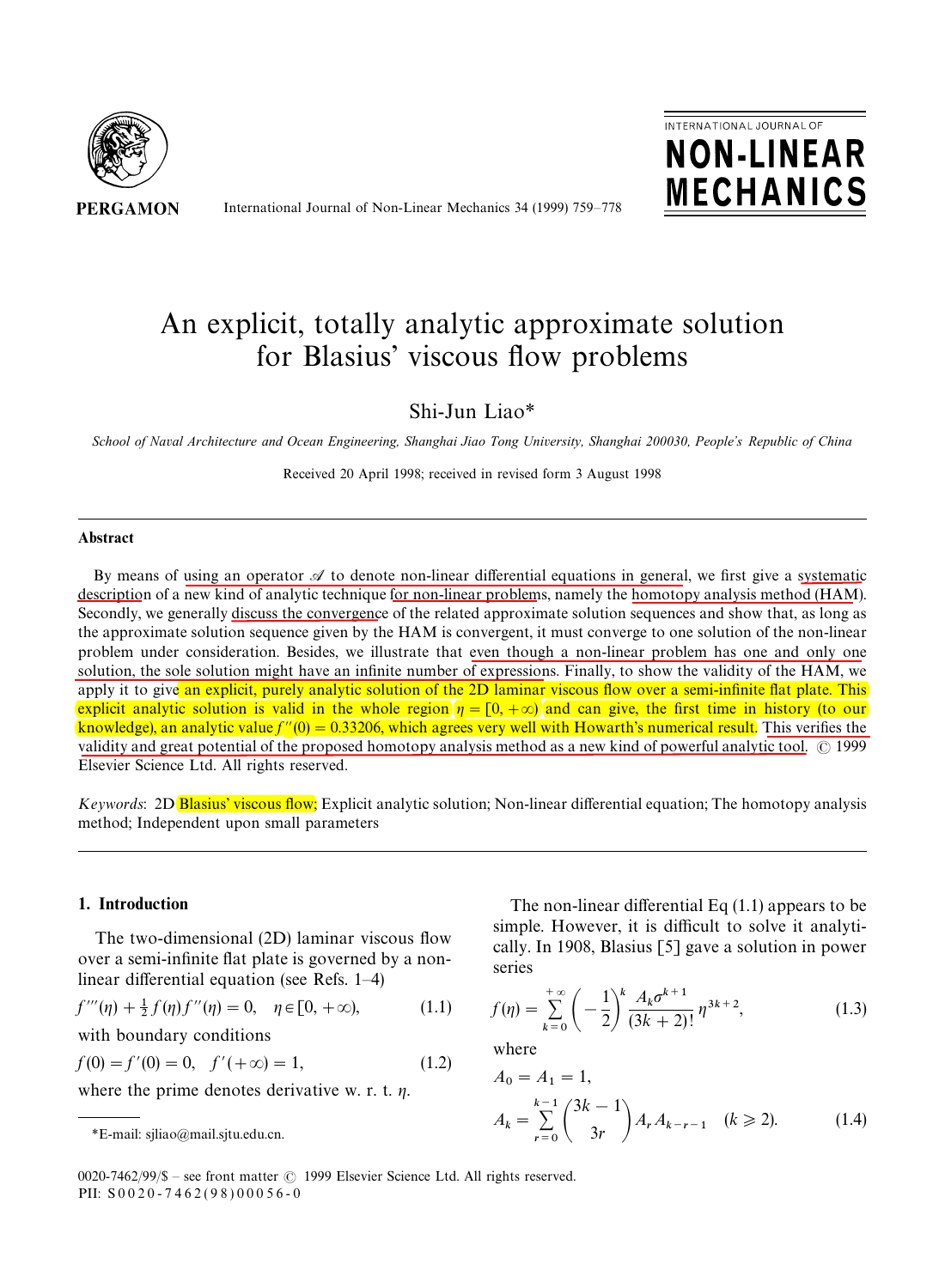Here  $\sigma = f''(0)$  must be numerically given. Howarth [6, 7] obtained a numerical result  $f''(0) = 0.33206$ . So, rigorously speaking, Blasius' solution (1.3) is a semi-analytic and semi-numerical one. As pointed out by Liao [8], the power series (1.3) can be given by perturbation techniques (see Ref. [9]), too. However, Blasius' power solution (1.3) converges in a rather restricted region  $|\eta| \le \rho_0$ , where  $\rho_0 \approx 5.690$ .

In tradition, perturbation techniques are widely applied to give analytic approximations of nonlinear problems. In essence, perturbation techniques use one or more ''small parameters'' to convert a non-linear problem into an infinite sequence of auxiliary linear sub-problems. However, it is just the so-called small parameter which greatly restricts application areas of perturbation techniques. First, a lot of non-linear problems do not contain such a kind of ''small parameters''. Secondly, the validity of perturbation approximations is in general strongly dependent upon the value of the so-called ''small parameters''. Finally, we have nearly no freedom to select the related initial approximations and governing equations of the related auxiliary sub-problems. Therefore, it is worthwhile developing a kind of new analytic technique which can provide us with greater freedom and larger flexibility to apply it and besides has nothing to do with whether considered non-linear problems contain small parameters or not.

The author has made some attempts in this direction. Based on the homotopy method in topology (see Ref. [10]), Liao [8, 11, 12] proposed such a kind of analytic technique, namely the homotopy analysis method (HAM). The HAM has such an advantage that its validity is in general independent of whether non-linear problems under consideration contain ''small parameters'' or not. Thus, the HAM is valid for most of the non-linear problems, especially those with strong non-linearity. Furthermore, the HAM provides us with great freedom and large flexibility to select related initial approximations, governing equations of auxiliary linear sub-problems. It is this kind of freedom and flexibility which provide us with a larger possibility to ensure that the corresponding approximation sequences of the HAM is convergent.

In many cases, the HAM can give better analytic approximations than perturbation ones. For example, Liao [8] applied the HAM to solve the foregoing Blasius' flow and obtained such a family of power series

$$
f(\eta) = \lim_{m \to +\infty} \sum_{k=0}^{m} \left[ \left( -\frac{1}{2} \right)^{k} \frac{A_{k} \sigma^{k+1}}{(3k+2)!} \eta^{3k+2} \right] \Phi_{m,k}(\hbar),
$$
  
\n
$$
\eta \in [0, +\infty), -2 < \hbar < 0,
$$
\n(1.5)

where  $\sigma = f''(0)$ ,  $A_k(k \ge 0)$  is defined by Eq. (1.4), and the real function  $\Phi_{m,n}(\hbar)$ , called the approaching function, is defined by

$$
\Phi_{m,n}(h) = 0, \quad (n > m),
$$
\n
$$
\Phi_{m,n}(h) = (-h)^n \sum_{k=0}^{m-n} \binom{m}{m-n-k} \binom{n+k-1}{k} h^k,
$$
\n
$$
(1 \leq n \leq m),
$$

$$
\Phi_{m,n}(h) = 1, \quad (n \le 0). \tag{1.6}
$$

As pointed out by Liao  $[12]$ , the power series  $(1.5)$ is convergent in the region

$$
-\rho_0 < \eta < \rho_0 \left[ \frac{2}{|\hbar|} - 1 \right]^{1/3}, \quad (-2 < \hbar < 0), \quad (1.7)
$$

which becomes larger and larger as  $|h|$  $(-2 < h < 0)$  gets smaller and smaller, where  $\rho_0 \approx 5.690$  is the convergence radius of the Blasius' power series (1.3). Therefore, the series (1.5) may be valid in the *whole* domain  $\eta = [0, +\infty)$  as  $|\hbar|$  $(-2 < h < 0)$  tends to zero! Moreover, as pointed out by Liao [8], the Blasius' power series (1.3) is only a special case of Eq. (1.5) when  $\hbar = -1$ , because the real function  $\Phi_{m,n}(h)$  has such an interesting property that  $\Phi_{m,n}(-1) = 1$  for  $0 \le n \le m$ . Thus, the power series (1.5) is more general than Eq. (1.3).

However, rigorously speaking, even the power series (1.5) is still not a *purely* analytic but a semianalytic and semi-numerical solution, because the value of  $\sigma = f''(0)$  had to be given by *numerical* techniques. To our knowledge, up to now, no one has given, in rigorous meaning, a purely analytic solution of Blasius' viscous flow and an analytic value of  $f''(0)$ . Of course, we might neglect this kind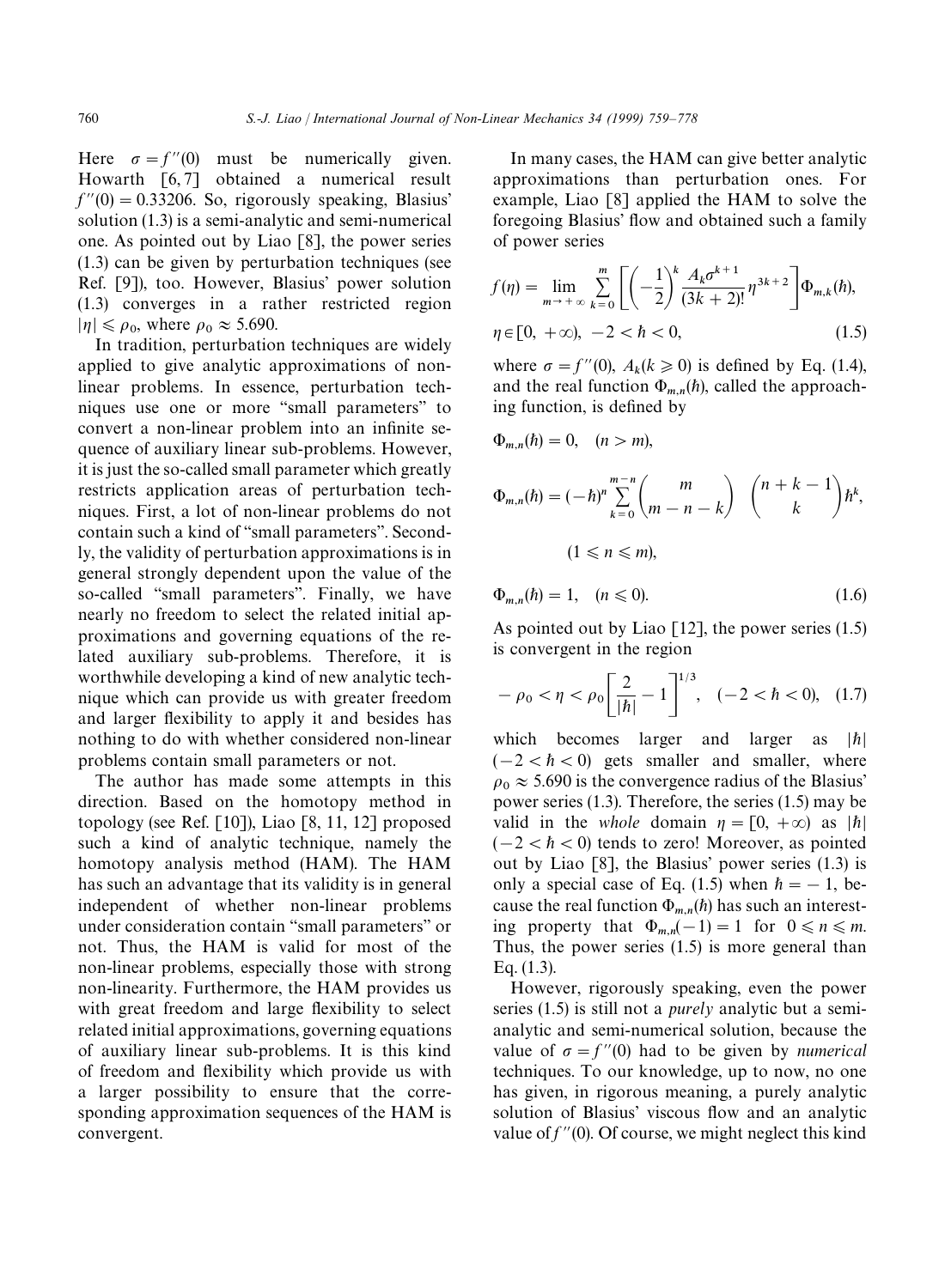of imperfection. However, it still remains a challenge for us to give a *purely*, or *totally*, analytic solution of Eqs.  $(1.1)$  and  $(1.2)$ .

In this paper, by using an operator  $\mathscr A$  to denote a non-linear differential equation in general, we first give a systematic description of the HAM. Secondly, we generally discuss the convergence of the related infinite sequences of approximations given by the HAM. Finally, to show the validity of the HAM, we apply a new auxiliary linear operator, which is better and more general than that used by Liao [8], to give an explicit, purely analytic solution of the foregoing Blasius' flow. This explicit analytic solution is valid in the whole region  $\eta = [0, +\infty)$  and can give an analytic value  $f''(0) = 0.33206$ , which agrees very well with Howarth's numerical result.

#### 2. The systematic description of the homotopy analysis method

Let  $h \neq 0$ , *p* be complex numbers, and  $A(p)$ ,  $B(p)$ be complex functions analytic in the region  $|p| \leq 1$ , which satisfy

$$
A(0) = B(0) = 0, \quad A(1) = B(1) = 1,
$$
\n(2.1)

respectively. Besides, let

$$
A(p) = \sum_{k=1}^{+\infty} \alpha_{1,k} p^k, \quad B(p) = \sum_{k=1}^{+\infty} \beta_{1,k} p^k \tag{2.2}
$$

denote the Maclaurin series of *A*(*p*) and *B*(*p*), respectively. Because  $A(p)$  and  $B(p)$  are analytic in the region  $|p| \leq 1$ , therefore we have

$$
\sum_{k=1}^{+\infty} \alpha_{1,k} = A(1) = 1, \quad \sum_{k=1}^{+\infty} \beta_{1,k} = B(1) = 1. \tag{2.3}
$$

For simplicity, the above-defined complex functions *A*(*p*) and *B*(*p*) are called the *embedding functions*, and *p* is called the *embedding parameter*.

Consider a non-linear equation in a general form

$$
\mathscr{A}[u(\mathbf{r})] = 0, \quad \mathbf{r} \in \Omega,
$$
\n(2.4)

where  $\mathcal A$  is a differential operator,  $u(\mathbf r)$  is a solution defined in the region  $\mathbf{r} \in \Omega$ . Applying the homotopy

analysis method to solve it, we first of all need to construct such a family of equations

$$
[1 - B(p)] \{ \mathcal{L}[\theta(\mathbf{r}, p)] - \mathcal{L}[u_0(\mathbf{r})] \}
$$
  
=  $\hbar A(p) \mathcal{A}[\theta(\mathbf{r}, p)],$  (2.5)

where  $\mathscr L$  is a properly selected auxiliary linear operator satisfying

$$
\mathcal{L}(0) = 0,\tag{2.6}
$$

 $h \neq 0$  is an auxiliary parameter,  $u_0(\mathbf{r})$  is an initial  $n \neq 0$  is an auxiliary parameter,  $u_0(t)$  is an initial<br>approximation,  $A(p)$  and  $B(p)$  are the above-defined embedding functions,  $\vec{p}$  is the embedding parameter. According to the definition of the embedding functions  $A(p)$  and  $B(p)$ , Eq. (2.5) gives when  $p = 0$  that

$$
\theta(\mathbf{r},0) = u_0(\mathbf{r}).\tag{2.7}
$$

Similarly, when  $p = 1$ , Eq. (2.5) is the same as Eq. (2.4) so that we have

$$
\theta(\mathbf{r}, 1) = u(\mathbf{r}).\tag{2.8}
$$

Assume that  $\hbar$ ,  $A(p)$ ,  $B(p)$  are properly selected so that Eq. (2.5) has solution  $\theta(\mathbf{r}, p)$  for any  $p \in [0, 1]$ , and besides, at  $p = 0$  the solution  $\theta(\mathbf{r}, p)$ has derivatives of the order of up-to infinity, say,

$$
\theta_0^{[k]}(\mathbf{r}) = \frac{\partial^k \theta(\mathbf{r}, p)}{\partial p^k}\bigg|_{p=0}, \quad k = 1, 2, 3, \dots,
$$
 (2.9)

Thus, as *p* increases from 0 to 1, the solution  $\theta(\mathbf{r}, p)$ of Eq. (2.5) varies continuously from the initial approximation  $u_0(\mathbf{r})$  to the solution  $u(\mathbf{r})$  of the origapproximation  $u_0(t)$  to the solution  $u(t)$  of the original Eq. (2.4). In topology, this kind of continuous variation is called deformation. So, we call Eq. (2.5) the *zeroth-order deformation equations*, and  $\theta_0^{[k]}(\mathbf{r})$ the *kth*-*order deformation derivatives*.

Clearly, Eqs. (2.7) and (2.8) give an indirect relationship between the initial approximation  $u_0(\mathbf{r}_0)$ tionship between the initial approximation  $u_0(t_0)$ <br>and the solution  $u(r)$  of the original equation (2.4)—the numerical technique, namely the continuous method, is just based on this kind of relationship. Here, we deduce a direct relationship between them, which is the cornerstone of our analytic technique. Note that the Maclaurin series of  $\theta(\mathbf{r}, p)$  about *p* is

$$
\theta(\mathbf{r},0) + \sum_{k=1}^{+\infty} \left[ \frac{\theta_0^{[k]}(\mathbf{r})}{k!} \right] p^k.
$$
 (2.10)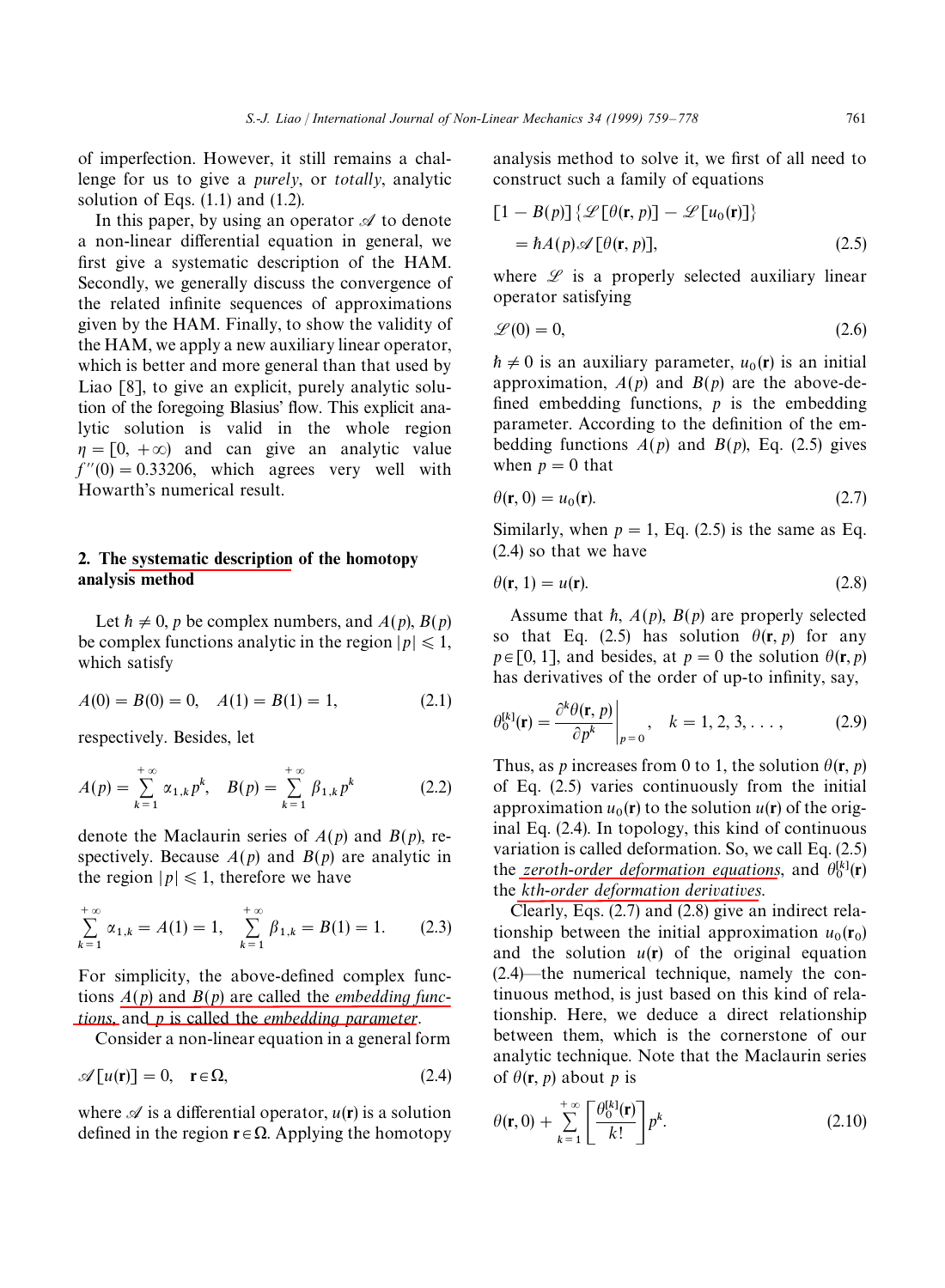Assuming that  $\hbar$ ,  $A(p)$ ,  $B(p)$ , the initial approximation  $u_0$ (**r**) and the auxiliary linear operator  $\mathscr L$  are  $\lim_{\theta_0}(t)$  and the auxiliary inteat operator  $\overline{z}$  are<br>properly selected so that the above Maclaurin series converges at  $p = 1$ , we have by Eqs. (2.7) and (2.8) the relationship

$$
u(\mathbf{r}) = u_0(\mathbf{r}) + \sum_{m=1}^{+\infty} \varphi_m(\mathbf{r}),
$$
 (2.11)

where

$$
\varphi_m(\mathbf{r}) = \frac{\theta_0^{[m]}(\mathbf{r})}{m!}, \quad m \ge 1.
$$
\n(2.12)

Obviously, it is necessary to give the governing equations determining  $\varphi_m(\mathbf{r})$ . Differentiating the zeroth-order deformation equation (2.5) *m* times with respect to *p*, we get

$$
\sum_{k=0}^{m} {m \choose k} \frac{d^{k} [1 - B(p)]}{dp^{k}} \frac{d^{m-k}}{dp^{m-k}} \{ \mathcal{L} [\theta(\mathbf{r}, p)]
$$

$$
- \mathcal{L} [u_0(\mathbf{r})] \}
$$

$$
= \hbar \sum_{k=0}^{m} {m \choose k} \frac{d^{k} A(p)}{dp^{k}} \frac{d^{m-k} \mathcal{L} [\theta(\mathbf{r}, p)]}{dp^{m-k}}.
$$
(2.13)

Further dividing it by *m*! and then setting  $p = 0$ , we have the so-called *mth*-*order deformation equations*

$$
\mathscr{L}\left[\varphi_m(\mathbf{r}) - \sum_{k=1}^{m-1} \beta_{1,k} \varphi_{m-k}(\mathbf{r})\right] = R_m(\mathbf{r}),\tag{2.14}
$$

where

$$
R_m(\mathbf{r}) = \hbar \sum_{k=1}^{m} \alpha_{1,k} \delta_{m-k}(\mathbf{r})
$$
 (2.15)

and

$$
\delta_k(\mathbf{r}) = \frac{1}{k!} \frac{\mathrm{d}^k \mathscr{A} \left[ \theta(\mathbf{r}, p) \right]}{\mathrm{d} p^k} \bigg|_{p=0}.
$$
 (2.16)

We emphasize that the *m*th-order ( $m \ge 1$ ) deformation equation (2.14) is *linear*. Moreover, its right-hand side  $R_m(r)$  ( $m = 1, 2, 3, ...$ ) is known when the first  $(m - 1)$ th-order approximations have been obtained. So, using the selected initial approximation  $u_0(\mathbf{r})$ , we can obtain  $\varphi_1(\mathbf{r}), \varphi_2(\mathbf{r})$ , approximation  $u_0(t)$ , we can obtain  $\varphi_1(t), \varphi_2(t)$ ,<br> $\varphi_3(t), \ldots$ , one after the other in order. Therefore, according to Eq. (2.11), we in fact convert the original *non*-*linear* problem (2.4) into an *infinite* sequence of *linear* sub-problems governed by Eq. (2.14). We emphasize that unlike perturbation techniques, this kind of transformation has nothing to do with whether Eq. (2.4) contains the so-called "small parameters" or not. This is the essential difference between the HAM and perturbation techniques. Besides, we emphasize that the HAM provides us with great freedom and large flexibility to select the non-zero auxiliary parameter  $\hbar$ , the embedding functions  $A(p)$  and  $B(p)$ , the initial approximation  $u_0(r)$  and the auxiliary linear operproximation  $u_0(t)$  and the auxinary intear oper-<br>ators  $\mathcal{L}$ . This kind of freedom and flexibility may greatly increase the possibility for us to ensure that the approximation solution series (2.11) is convergent. We will show this point in Section 4 by means of a simple example.

Note that most of the non-linear problems can be expressed by some governing equations (either ODEs or PDEs) and related boundary conditions. However, for the sake of simplicity, we consider here only one non-linear equation (2.4) which may be either a governing equation or a boundary condition. Clearly, all governing equations and boundary conditions of a non-linear problem can be treated similarly. Moreover, for different governing equations or boundary conditions, we might select different auxiliary linear operators  $\mathscr{L}$ , different values of non-zero parameter  $\hbar$ , and different types of embedding functions  $A(p)$  and  $B(p)$ . All of these provide us with great freedom and large flexibility to apply the HAM to get satisfactory analytic approximations of strongly non-linear problems. Finally, we point out that the operator  $\mathscr A$  is rather general so that Eq. (2.4) may express either an ordinary differential equation (ODE) or a partial differential equation (PDE) or the related boundary conditions. Therefore, the HAM is valid for both ODEs and PDEs.

### 3. The convergence of the approximate solution sequence

In this section, we prove that, as long as the sequence of approximations given by the abovementioned approach (HAM) is convergent, it must be a solution of the non-linear problem under considerations.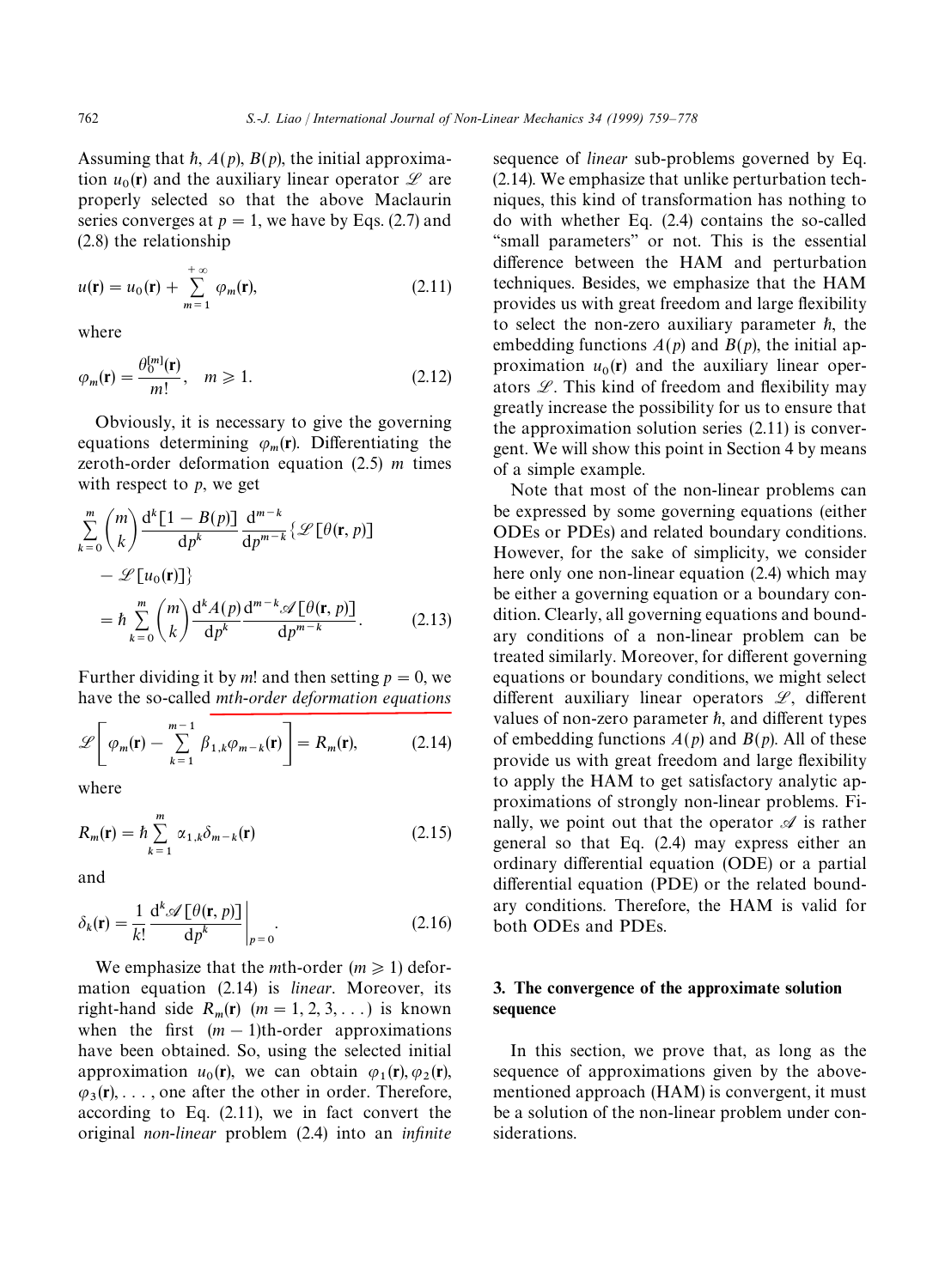Theorem 1. *If the series*

$$
u_0(\mathbf{r}) + \sum_{m=1}^{+\infty} \varphi_m(\mathbf{r})
$$

is convergent, it must be a solution of Eq. (2.4).

#### *Proof*. By Eq. (2.14), we have

$$
\sum_{m=1}^{+\infty} R_m(\mathbf{r}) = \sum_{m=1}^{+\infty} \mathcal{L} \left[ \varphi_m(\mathbf{r}) - \sum_{k=1}^{m-1} \beta_{1,k} \varphi_{m-k}(\mathbf{r}) \right]
$$
  
\n
$$
= \mathcal{L} \left[ \sum_{m=1}^{+\infty} \varphi_m(\mathbf{r}) - \sum_{m=1}^{+\infty} \sum_{k=1}^{m-1} \beta_{1,k} \varphi_{m-k}(\mathbf{r}) \right]
$$
  
\n
$$
= \mathcal{L} \left[ \sum_{m=1}^{+\infty} \varphi_m(\mathbf{r}) - \sum_{k=1}^{+\infty} \sum_{m=k+1}^{+\infty} \beta_{1,k} \varphi_{m-k}(\mathbf{r}) \right]
$$
  
\n
$$
= \mathcal{L} \left[ \sum_{m=1}^{+\infty} \varphi_m(\mathbf{r}) - \sum_{k=1}^{+\infty} \beta_{1,k} \sum_{m=1}^{+\infty} \varphi_m(\mathbf{r}) \right]
$$
  
\n
$$
= \mathcal{L} \left[ \left( 1 - \sum_{k=1}^{+\infty} \beta_{1,k} \right) \sum_{m=1}^{+\infty} \varphi_m(\mathbf{r}) \right], \qquad (3.1)
$$

which gives by Eqs. (2.3) and (2.6) that

$$
\sum_{m=1}^{+\infty} R_m(\mathbf{r}) = 0.
$$
 (3.2)

On the other hand, we have by Eqs. (2.15) and (2.16) that

$$
\sum_{m=1}^{+\infty} R_m(\mathbf{r}) = \sum_{m=1}^{+\infty} h \sum_{k=1}^{m} \alpha_{1,k} \delta_{m-k}(\mathbf{r})
$$
  
\n
$$
= h \sum_{k=1}^{+\infty} \alpha_{1,k} \sum_{m=k}^{+\infty} \delta_{m-k}(\mathbf{r})
$$
  
\n
$$
= h \sum_{k=1}^{+\infty} \alpha_{1,k} \sum_{m=0}^{+\infty} \delta_m(\mathbf{r})
$$
  
\n
$$
= h \sum_{k=1}^{+\infty} \alpha_{1,k} \sum_{m=0}^{+\infty} \frac{1}{m!} \frac{d^m \mathscr{A} [\theta(\mathbf{r}, p)]}{dp^m} \Big|_{p=0}.
$$
  
\n(3.3)

According to Eq. (2.3), we have  $\sum_{k=1}^{+\infty} \alpha_{1,k} = 1$ . Thus, the above expression becomes

$$
\sum_{m=1}^{+\infty} R_m(\mathbf{r}) = \hbar \sum_{m=0}^{+\infty} \delta_m(\mathbf{r}) = \hbar \sum_{m=0}^{+\infty} \frac{1}{m!} \frac{d^m \mathscr{A} \left[ \theta(\mathbf{r}, p) \right]}{dp^m} \bigg|_{p=0}.
$$
\n(3.4)

Note that  $h \neq 0$ . Therefore, by Eqs. (3.2) and (3.4), we have

$$
\sum_{m=0}^{+\infty} \frac{1}{m!} \frac{d^m \mathscr{A} \left[ \theta(\mathbf{r}, p) \right]}{dp^m} \bigg|_{p=0} = 0. \tag{3.5}
$$

Noting that, in general,  $\theta(\mathbf{r}, p)$  is not the solution of Eq. (2.4) when  $p \neq 1$ . Write  $\Delta(\mathbf{r}, p) = \mathcal{A}[\theta(\mathbf{r}, p)]$ . Clearly,  $\Delta(\mathbf{r}, p)$  denotes the residual error of Eq. (2.4). The Maclaurin series of this residual error about *p* is

$$
\sum_{m=0}^{+\infty} \frac{1}{m!} \frac{d^m \Delta[\theta(\mathbf{r}, p)]}{dp^m} \bigg|_{p=0} p^m
$$
  
= 
$$
\sum_{m=0}^{+\infty} \frac{1}{m!} \frac{d^m \mathscr{A}[\theta(\mathbf{r}, p)]}{dp^m} \bigg|_{p=0} p^m.
$$
 (3.6)

According to Eq. (3.5), the above Maclaurin series is convergent at  $p = 1$ , say

$$
\Delta(\mathbf{r}, 1) = \mathscr{A}[\theta(\mathbf{r}, 1)] = \sum_{m=0}^{+\infty} \frac{1}{m!} \frac{d^m \mathscr{A}[\theta(\mathbf{r}, p)]}{dp^m} \bigg|_{p=0}
$$
  
= 0. (3.7)

It means that

$$
\theta(\mathbf{r},1) = u_0(\mathbf{r}) + \sum_{m=1}^{+\infty} \varphi_m(\mathbf{r})
$$

must be a solution of Eq. (2.4). This completes the proof.  $\Box$ 

#### Theorem 2. Write

$$
\kappa_m = \sum_{k=1}^m R_k(\mathbf{r}) \quad and \quad \upsilon_m = \sum_{k=1}^m \delta_k(\mathbf{r}),
$$

*where*  $R_k(\mathbf{r})$ ,  $\delta_k(\mathbf{r})$  *are defined by Eqs.* (2.15) *and* (2.16), *respectively*. If the series  $u_0(\mathbf{r}) + \sum_{m=1}^{+\infty} \varphi_m(\mathbf{r})$ converges, both of the sequences  $\kappa_0, \kappa_1, \kappa_2, \ldots$  and  $v_0, v_1, v_2, \ldots$  *converge to zero.* 

*Proof*. According to Eqs. (3.4) and (3.5), this theorem is obviously true. This completes the proof.  $\Box$ 

Due to Theorem 1, we just need to focus on selecting proper initial approximations  $u_0(\mathbf{r})$ , nonzero auxiliary parameter  $\hbar$ , the embedding functions  $A(p)$ ,  $B(p)$ , and auxiliary linear operators  $L$  to ensure that the related approximation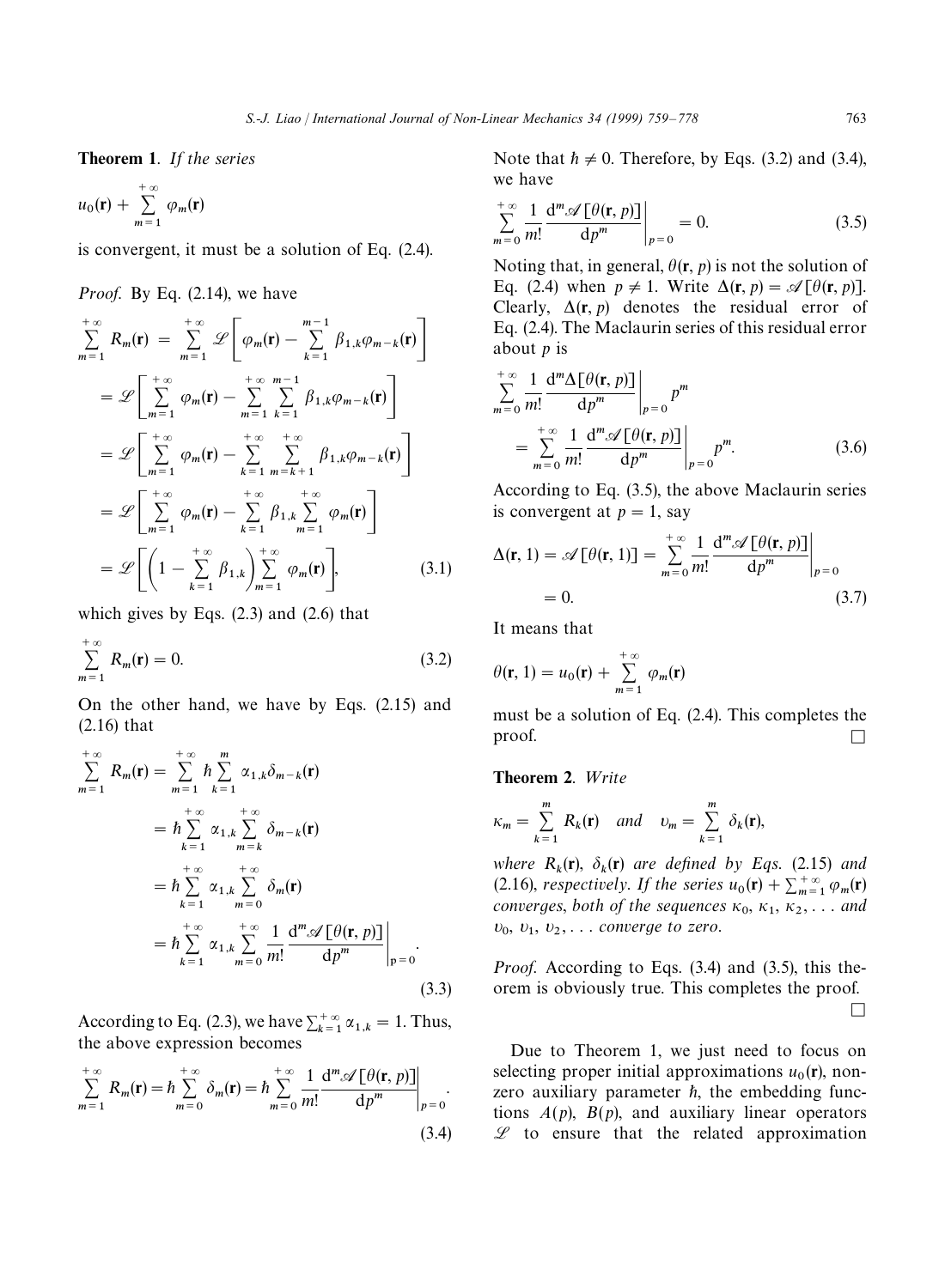sequences is convergent. Theorem 2 provides us with a simple way to estimate whether the related approximation solution sequence is divergent: when the sequences  $\kappa_0$ ,  $\kappa_1$ ,  $\kappa_2$ , ... and/or  $v_0$ ,  $v_1$ , 1,  $\frac{\kappa_2}{1}$  $v_2, \ldots$  are divergent, the related series (3.1) must be divergent, too. Theorem 2 is especially useful for some numerical techniques based on the HAM, such as the general boundary element method ([13, 14]) and so on [15].

#### 4. The explicit analytic solution of Blasius' viscous flow

#### *4.1. The explicit expression of the solution*

For 2D Blasius' viscous flow problem, Liao [8] used an auxiliary linear operator

$$
\mathcal{L}_0 = \frac{\partial^3}{\partial \eta^3}
$$

and an initial approximation  $\tilde{f}_0(\eta) = \sigma \eta^2/2$  to and an initial approximation  $f_0(\eta) = \frac{\partial \eta}{\partial z}$  to construct the corresponding zeroth-order deformation equation. Note that the above auxiliary linear operator directly comes from the linear term of Eq. (1.1). However, by means of the HAM, this is *not* necessary because the HAM provides us with large freedom and flexibility to select other auxiliary linear operators and initial approximations in different forms. In this paper, we illustrate that, using a more general auxiliary linear operator

$$
\mathcal{L} = \left(\frac{\partial}{\partial \eta} + \beta\right) \frac{\partial^2}{\partial \eta^2} = \frac{\partial^3}{\partial \eta^3} + \beta \frac{\partial^2}{\partial \eta^2}, \quad \beta > 0, \qquad (4.1)
$$

we can obtain a new family of explicit, totally analytic solutions better than Eq. (1.5). This explicit analytic solution can converge to the solution of Eqs.  $(1.1)$  and  $(1.2)$  in the whole region  $\eta = [0, +\infty)$ , and moreover, it can independently give such an *analytic* value  $f''(0) = 0.32206$ that agrees very well with Howarth's numerical one.

First of all, using  $\mathscr L$  defined by Eq. (4.1) as an auxiliary linear operator and  $A(p) = p$  and  $B(p) = p$  as the embedding functions, we construct the following zeroth-order deformation equation:

$$
(1 - p) \mathcal{L} [F(\eta, \hbar, \beta, p) - f_0(\eta)]
$$
  
=  $p \hbar \left[ \frac{\partial^3 F(\eta, \hbar, \beta, p)}{\partial \eta^3} + \frac{1}{2} F(\eta, \hbar, \beta, p) \frac{\partial^2 F(\eta, \hbar, \beta, p)}{\partial \eta^2} \right]$ 

$$
\eta \in [0, +\infty), \, \hbar \neq 0, \, \beta > 0, \, p \in [0, 1], \tag{4.2}
$$

with boundary conditions

$$
F(0, h, \beta, p) = F'(0, h, \beta, p) = 0, \quad F'(+\infty, h, \beta, p) = 1,
$$
  
\n
$$
p \in [0, 1], \quad h \neq 0, \quad \beta > 0.
$$
\n(4.3)

Note that we have at  $p = 0$  the result

$$
F(\eta, h, \beta, 0) = f_0(\eta), \quad \eta \in [0, +\infty), \quad h \neq 0, \quad \beta > 0
$$
\n(4.4)

and at  $p = 1$  the relationship

$$
F(\eta, h, \beta, 1) = f(\eta), \quad \eta \in [0, +\infty), \quad h \neq 0, \quad \beta > 0,
$$
\n(4.5)

respectively, where the prime denotes the partial derivative w. r. t.  $\eta$ , and we select

$$
f_0(\eta) = \eta - \frac{1 - \exp(-\beta \eta)}{\beta}, \quad \beta > 0
$$
 (4.6)

as the initial approximation which satisfies the boundary conditions (1.2). Therefore, the process of *p* varying from 0 to 1 is just the continuous variation (or deformation) of the function  $F(\eta, h, \beta, p)$  from the known initial approximation  $f_0(\eta)$  to the unknown solution  $f(\eta)$  of Eqs. (1.1) and  $(1.2)$ .

Assume that the deformation  $F(\eta, h, \beta, p)$ , governed by Eqs. (4.2) and (4.3), is smooth enough about *p*, so that the *k*th-order deformation derivative

$$
f_0^{[k]}(\eta, \hbar, \beta) = \frac{\partial^k F(\eta, \hbar, \beta, p)}{\partial p^k}\bigg|_{p=0} \quad (k \ge 1)
$$
 (4.7)

exists. Then, according to Eq. (4.4) and the Taylor formula, we have

$$
F(\eta, \hbar, \beta, p) = f_0(\eta) + \sum_{k=1}^{+\infty} \left[ \frac{f_0^{[k]}(\eta, \hbar, \beta)}{k!} \right] p^k.
$$
 (4.8)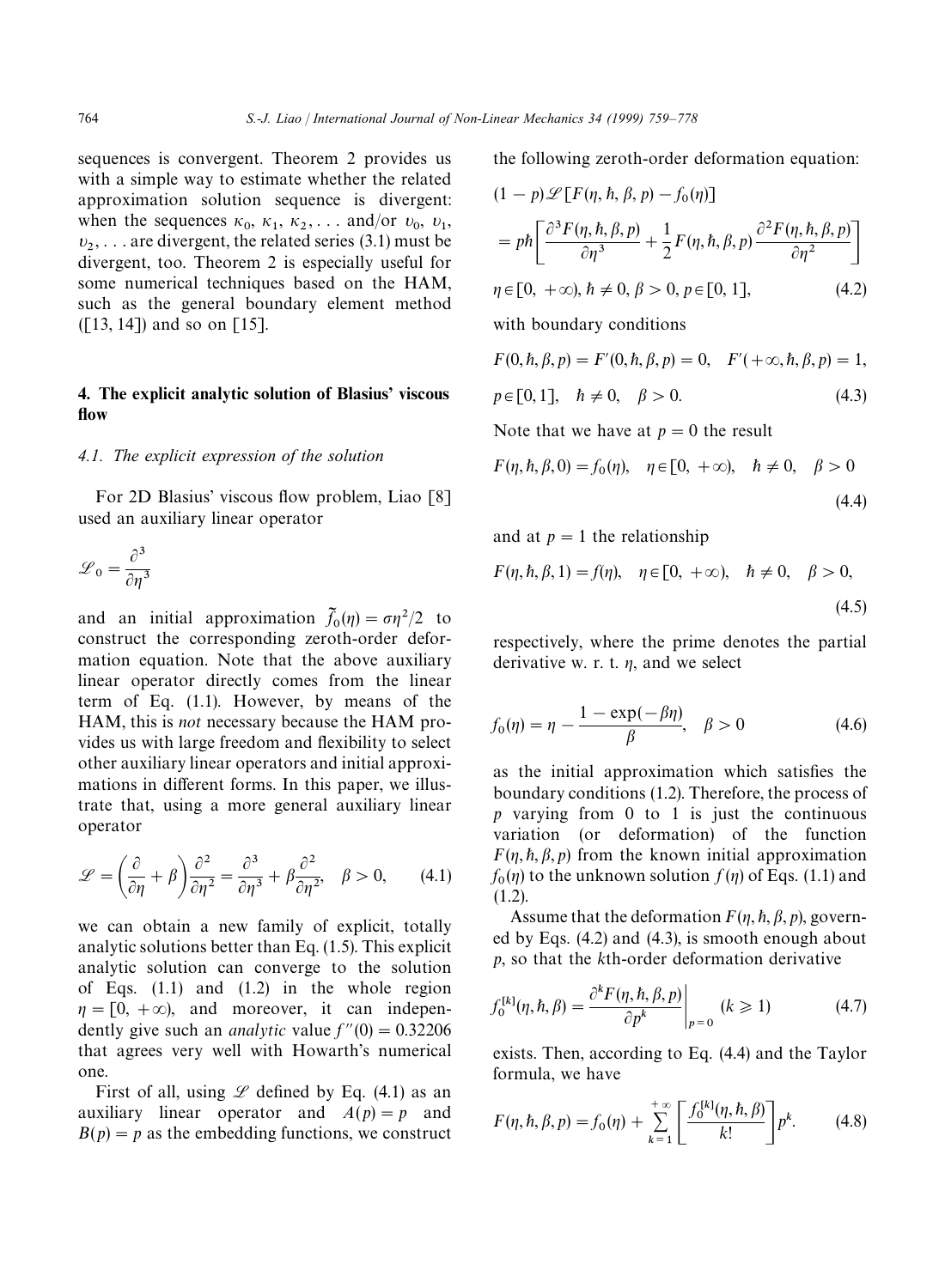Clearly, the convergence region of above infinite series is dependent upon  $\hbar$  ( $\hbar \neq 0$ ) and  $\beta$  ( $\beta > 0$ ). Assume that both  $h$  and  $\beta$  are so properly selected that the series (4.8) is convergent at  $p = 1$ . Then, due to Eqs. (4.5) and (4.8), we get at  $p = 1$  the relationship

$$
f(\eta) = f_0(\eta) + \sum_{k=1}^{+\infty} \frac{f_0^{[k]}(\eta, \hbar, \beta)}{k!} = \sum_{k=0}^{+\infty} \varphi_k(\eta, \hbar, \beta) \quad (4.9)
$$

between the initial approximation  $f_0(\eta)$  and the unknown solution  $f(\eta)$ , where we define

$$
\varphi_0(\eta, \hbar, \beta) = f_0(\eta), \varphi_k(\eta, \hbar, \beta) = \frac{f_0^{[k]}(\eta, \hbar, \beta)}{k!}, \quad (k \ge 1).
$$
\n(4.10)

The governing equations of the unknown function  $\varphi_m(\eta, \hbar, \beta)$  ( $m \ge 1$ ) are obtained by first differentiating Eqs. (4.2) and (4.3) *m* times w. r. t. *p* and then setting  $p = 0$  and finally dividing it by *m*!, i.e.

$$
(\varphi_m)''' + \beta(\varphi_m)'' = G_m(\eta, \hbar, \beta),
$$
  

$$
\eta \in [0, +\infty), \quad \beta > 0, \quad \hbar \neq 0, \quad m \ge 1
$$
 (4.11)

with the related boundary conditions

$$
\varphi_m(0, \hbar, \beta) = \varphi'_m(0, \hbar, \beta) = \varphi'_m(+\infty, \hbar, \beta) = 0,
$$
  

$$
\beta > 0, \quad \hbar \neq 0, \quad m \ge 1,
$$
 (4.12)

where the prime denotes the partial derivative w.r.t.  $n$  and

$$
G_{1}(\eta, h, \beta) = h \left[ \frac{\partial^{3} \varphi_{0}(\eta, h, \beta)}{\partial \eta^{3}} + \frac{1}{2} \varphi_{0}(\eta, h, \beta) \frac{\partial^{2} \varphi_{0}(\eta, h, \beta)}{\partial \eta^{2}} \right], \quad (4.13)
$$
  

$$
G_{m}(\eta, h, \beta) = \frac{\partial^{3} \varphi_{m-1}(\eta, h, \beta)}{\partial \eta^{3}} + \beta \frac{\partial^{2} \varphi_{m-1}(\eta, h, \beta)}{\partial \eta^{2}} + h \left[ \frac{\partial^{3} \varphi_{m-1}(\eta, h, \beta)}{\partial \eta^{3}} + \frac{1}{2} \sum_{k=0}^{m-1} \varphi_{k}(\eta, h, \beta) \frac{\partial^{2} \varphi_{m-1-k}(\eta, h, \beta)}{\partial \eta^{2}} \right] \quad (m \ge 2).
$$
  
(4.14)

Note that by Eqs. (4.6) and (4.13) we can first calculate the term  $G_1(\eta, \hbar, \beta)$  and then obtain  $\varphi_1(\eta, \hbar, \beta)$  by solving the *linear* differential equation (4.11) with linear boundary conditions (4.12). Similarly, we can further calculate the term  $G_2(\eta, \hbar, \beta)$ by Eq. (4.14) and then get  $\varphi_2(\eta, \hbar, \beta)$ , and so on. In this way, the linear *m*th-order ( $m \ge 1$ ) deformation equation (4.11) and (4.12) can be solved one after the other in order. We use the widely applied symbolic computation software **MATHEMATICA** (see Ref. [16]) to solve the first several equations (4.11) and (4.12) and find, as a little surprise, that  $\varphi_m(\eta, \hbar, \beta)$  has the following structure:

$$
\varphi_m(\eta, \hbar, \beta) = \sum_{k=0}^{m+1} \Psi_{m,k}(\eta, \hbar, \beta) \exp(-k\beta\eta), \quad m \ge 0,
$$

where the function  $\Psi_{m,k}(\eta, \hbar, \beta)$  is defined by

$$
\Psi_{0,0}(\eta,\hbar,\beta) = b_{0,0}^0 + b_{0,0}^1 \eta,\tag{4.16}
$$

$$
\Psi_{0,1}(\eta,\hbar,\beta) = b_{0,1}^0,\tag{4.17}
$$

$$
\Psi_{m,0}(\eta, \hbar, \beta) = b_{m,0}^0, \quad m \ge 1,
$$
\n(4.18)

$$
\Psi_{m,k}(\eta, h, \beta) = \sum_{i=0}^{2(m+1-k)} b_{m,k}^i \eta^i, m \geq 1, 1 \leq k \leq m+1.
$$

$$
(4.19)
$$

(4.15)

and the related coefficients are

$$
b_{0,0}^0 = -\frac{1}{\beta}, \quad b_{0,0}^1 = 1, \quad b_{0,1}^0 = \frac{1}{\beta}, \tag{4.20}
$$

$$
b_{1,0}^0 = \hbar \left[ \frac{1}{\beta} - \frac{5}{8} \frac{1}{\beta^3} \right],
$$
 (4.21)

$$
b_{1,1}^{0} = -\hbar \left( \frac{1}{\beta} - \frac{3}{4} \frac{1}{\beta^{3}} \right),
$$
  
\n
$$
b_{1,1}^{1} = -\hbar \left( 1 - \frac{1}{2\beta^{2}} \right), \quad b_{1,1}^{2} = \frac{\hbar}{4\beta}
$$
 (4.22)

$$
b_{1,2}^0 = -\frac{\hbar}{8\beta^3},\tag{4.23}
$$

$$
b_{2,0}^0 = \frac{\hbar}{\beta} + \frac{5}{4} \frac{\hbar^2}{\beta^3} - \frac{5}{8} \frac{\hbar}{\beta^3} - \frac{359}{288} \frac{\hbar^2}{\beta^5},
$$
 (4.24)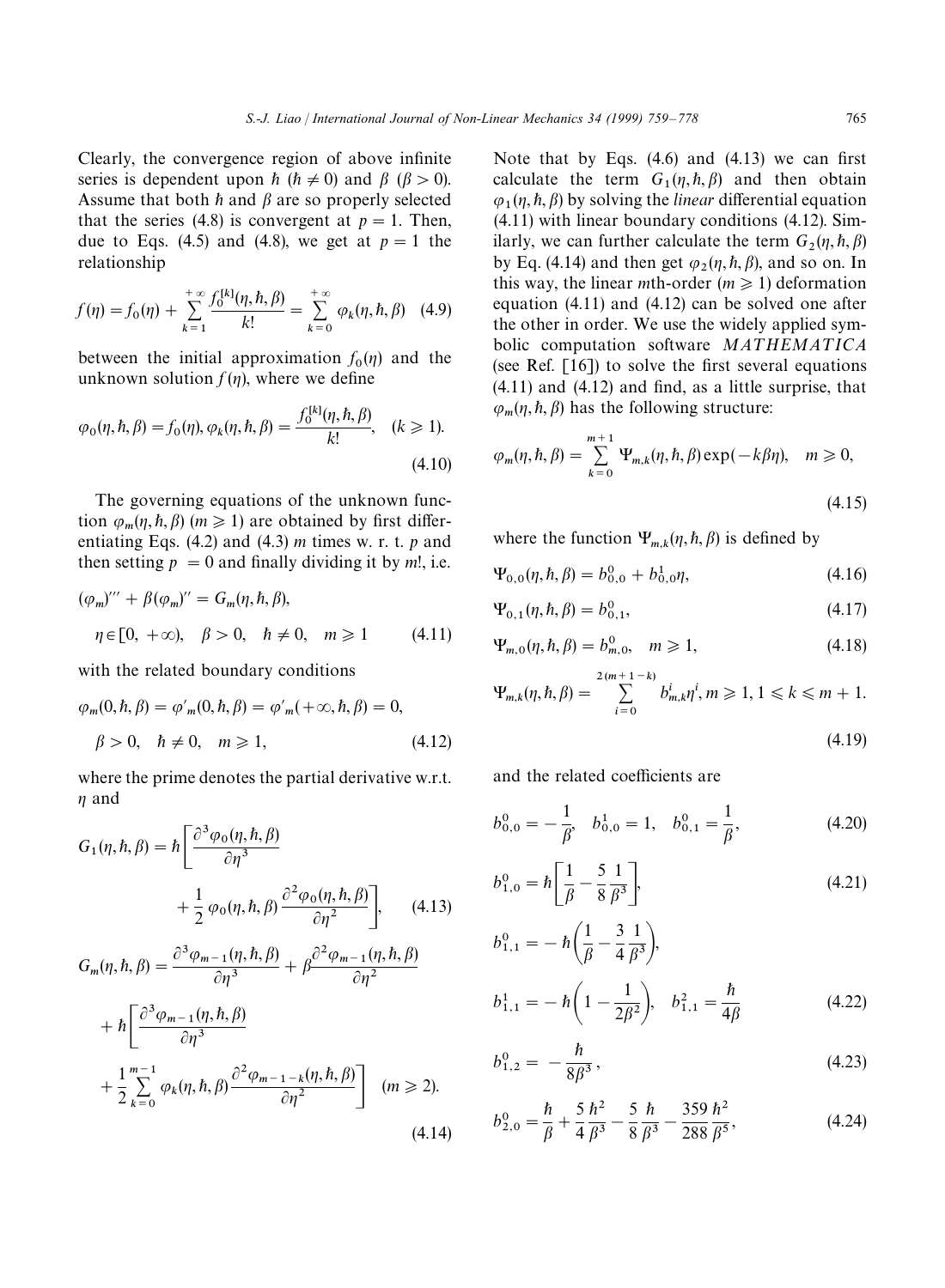$$
b_{2,1}^{0} = \frac{3}{4} \frac{\hbar}{\beta^3} - \frac{\hbar}{\beta} + \frac{157}{96} \frac{\hbar^2}{\beta^5} - \frac{3}{2} \frac{\hbar^2}{\beta^3},
$$
  
\n
$$
b_{2,1}^{1} = -\hbar + \frac{1}{2} \frac{\hbar}{\beta^2} + \frac{17}{16} \frac{\hbar^2}{\beta^4} - \frac{5}{4} \frac{\hbar^2}{\beta^2},
$$
  
\n
$$
b_{2,1}^{2} = \frac{1}{4} \frac{\hbar}{\beta} + \frac{9}{16} \frac{\hbar^2}{\beta^3} - \frac{1}{2} \frac{\hbar^2}{\beta} + \frac{1}{2} \beta \hbar^2,
$$
\n(4.25)

$$
b_{2,1}^3 = \frac{1}{8} \frac{\hbar^2}{\beta^2} - \frac{1}{4} \hbar^2, \quad b_{2,1}^4 = \frac{1}{32} \frac{\hbar^2}{\beta},
$$
 (4.26)

2

16

$$
b_{2,2}^{0} = -\frac{1}{8} \frac{\hbar}{\beta^3} - \frac{13}{32} \frac{\hbar^2}{\beta^5} + \frac{1}{4} \frac{\hbar^2}{\beta^3},
$$
  

$$
b_1^{1} = -\frac{3}{8} \frac{\hbar^2}{\beta^3} - \frac{1}{8} \frac{\hbar^2}{\beta^2} - \frac{1}{4} \frac{\hbar^2}{\beta^3} - \frac{1}{4} \frac{\hbar^2}{\beta^2} - \frac{1}{4} \frac{\hbar^2}{\beta^2} - \frac{1}{4} \frac{\hbar^2}{\beta^3} - \frac{1}{4} \frac{\hbar^2}{\beta^2} - \frac{1}{4} \frac{\hbar^2}{\beta^2} - \frac{1}{4} \frac{\hbar^2}{\beta^2} - \frac{1}{4} \frac{\hbar^2}{\beta^2} - \frac{1}{4} \frac{\hbar^2}{\beta^3} - \frac{1}{4} \frac{\hbar^2}{\beta^2} - \frac{1}{4} \frac{\hbar^2}{\beta^2} - \frac{1}{4} \frac{\hbar^2}{\beta^3} - \frac{1}{4} \frac{\hbar^2}{\beta^3} - \frac{1}{4} \frac{\hbar^2}{\beta^3} - \frac{1}{4} \frac{\hbar^2}{\beta^3} - \frac{1}{4} \frac{\hbar^2}{\beta^3} - \frac{1}{4} \frac{\hbar^2}{\beta^3} - \frac{1}{4} \frac{\hbar^2}{\beta^3} - \frac{1}{4} \frac{\hbar^2}{\beta^3} - \frac{1}{4} \frac{\hbar^2}{\beta^3} - \frac{1}{4} \frac{\hbar^2}{\beta^3} - \frac{1}{4} \frac{\hbar^2}{\beta^3} - \frac{1}{4} \frac{\hbar^2}{\beta^3} - \frac{1}{4} \frac{\hbar^2}{\beta^3} - \frac{1}{4} \frac{\hbar^2}{\beta^3} - \frac{1}{4} \frac{\hbar^2}{\beta^3} - \frac{1}{4} \frac{\hbar^2}{\beta^3} - \frac{1}{4} \frac{\hbar^2}{\beta^3} - \frac{1}{4} \frac{\hbar^2}{\beta^3} - \frac{1}{4} \frac{\hbar^2}{\beta
$$

$$
b_{2,2}^1 = -\frac{3}{16} \frac{\hbar^2}{\beta^4} + \frac{1}{4} \frac{\hbar^2}{\beta^2}, \quad b_{2,2}^2 = -\frac{1}{16} \frac{\hbar^2}{\beta^3},\tag{4.27}
$$

$$
b_{2,3}^0 = \frac{5}{288} \frac{\hbar^2}{\beta^5}, \dots
$$
 (4.28)

and so on. Knowing the structure (4.15) of  $\varphi_m(\eta, \hbar, \beta)$ , we can rigorously deduce a recurrence formula about the coefficients  $b_{m,n}^k$  of  $\varphi_m(\eta, \hbar, \beta)$ , where  $m \ge 1$ ,  $0 \le n \le m+1$  and  $0 \le k \le 2(m-n+1)$ , as follows:

$$
b_{m,0}^{0} = \chi_{m} b_{m-1,0}^{0} - \beta^{-1} \sum_{q=0}^{2m-1} \Gamma_{m,1}^{q} \mu_{1,1}^{q}
$$
  
 
$$
- \sum_{n=2}^{m+1} \left[ (n-1) \Gamma_{m,n}^{0} \mu_{n,0}^{0} + \sum_{q=1}^{2(m-n+1)} \Gamma_{m,n}^{q} (n \mu_{n,0}^{q} - \mu_{n,0}^{q} - \beta^{-1} \mu_{n,1}^{q}) \right],
$$
  
(4.29)

$$
b_{m,0}^1 = 0,\t\t(4.30)
$$

$$
b_{m,1}^{0} = \chi_m b_{m-1,1}^{0} + \beta^{-1} \sum_{q=0}^{2m-1} \Gamma_{m,1}^q \mu_{1,1}^q
$$
  
+ 
$$
\sum_{n=2}^{m+1} \left[ n \Gamma_{m,n}^0 \mu_{n,0}^0 + \sum_{q=1}^{2(m-n+1)} \Gamma_{m,n}^q (n \mu_{n,0}^q - \beta^{-1} \mu_{n,1}^q) \right],
$$
  
(4.31)

$$
b_{m,1}^{k} = \chi_m b_{m-1,1}^{k} + \sum_{q=k-1}^{2m-1} \Gamma_{m,1}^{q} \mu_{1,k}^{q}, \quad 1 \le k \le 2m-2,
$$
\n(4.32)

$$
b_{m,1}^{k} = \sum_{q=k-1}^{2m-1} \Gamma_{m,1}^{q} \mu_{1,k}^{q}, \quad 2m-1 \le k \le 2m, \qquad (4.33)
$$
  
\n
$$
b_{m,n}^{k} = \chi_{m} b_{m-1,n}^{k} - \sum_{q=k}^{2(m-n+1)} \Gamma_{m,n}^{q} \mu_{n,k}^{q},
$$
  
\n
$$
0 \le k \le 2(m-n), \quad 2 \le n \le m, \qquad (4.34)
$$
  
\n
$$
b_{m,n}^{k} = - \sum_{q=k}^{2(m-n+1)} \Gamma_{m,n}^{q} \mu_{n,k}^{q},
$$
  
\n
$$
2(m-n) + 1 \le k \le 2(m-n) + 2, \quad 2 \le n \le m, \quad (4.35)
$$
  
\n
$$
b_{m,m+1}^{0} = -\Gamma_{m,m+1}^{0} \mu_{m+1,0}^{0}, \qquad (4.36)
$$

where

$$
\chi_m = \begin{cases} 0, & \text{when } m = 1, \\ 1, & \text{otherwise.} \end{cases}
$$
 (4.37)

$$
\mu_{1,k}^q = \frac{q!}{k!} \frac{(q-k+2)}{\beta^{q-k+3}}, \quad 0 \le k \le q+1, \quad q \ge 0, \text{ (4.38)}
$$
\n
$$
\mu_{n,k}^q = \frac{q!}{k!} \frac{1}{(n-1)^{q-k+1} \beta^{q-k+3}} \left\{ 1 - \left( 1 - \frac{1}{n} \right)^{q-k+1} \times \left[ (q-k+2) - (q-k+1) \left( 1 - \frac{1}{n} \right) \right] \right\},
$$
\n
$$
0 \le k \le q, \ n \ge 2, \ q \ge 0 \tag{4.39}
$$

and

$$
\Gamma_{m,1}^q = \hbar (d_{m-1,1}^q + \delta_{m,1}^q), \quad 0 \le q \le 2m - 2, \qquad (4.40)
$$

$$
\Gamma_{m,1}^{2m-1} = \hbar \delta_{m,1}^{2m-1},\tag{4.41}
$$

$$
\Gamma_{m,m+1}^0 = \hbar \delta_{m,m+1}^0 \tag{4.42}
$$

$$
\Gamma_{m,n}^q = \hbar (d_{m-1,n}^q + \delta_{m,n}^q), \ 0 \le q \le 2(m-n), \ 2 \le n \le m, \n\Gamma_{m,n}^q = \hbar \delta_{m,n}^q, \ 2(m-n) + 1 \le q \le 2(m-n) + 2, \n2 \le n \le m,
$$

$$
\Gamma_{m,n}^q = 0 \quad \text{otherwise.} \tag{4.43}
$$

The related coefficient  $\delta_{m,n}^q(m \geq 1, 0 \leq n \leq m+1,$  $0 \le q \le 2(m - n + 1)$ ) is defined as follows:

$$
\delta_{m,n}^{q} = \frac{1}{2} \sum_{k=0}^{m-1} \sum_{j=J_0}^{J_1} \sum_{i=I_0}^{I_1} c_{k,j}^{i} b_{m-1-k,n-j}^{q-i} \lambda_{m-1-k,n-j}^{q-i},
$$
  
\n
$$
J_0 = \max\{1, n + k - m\}, J_1 = \min\{n, k + 1\},
$$
  
\n
$$
I_0 = \max\{0, q - 2(m - k - n + j)\},
$$
  
\n
$$
I_1 = \min\{q, 2(k - j + 1)\},
$$
\n(4.44)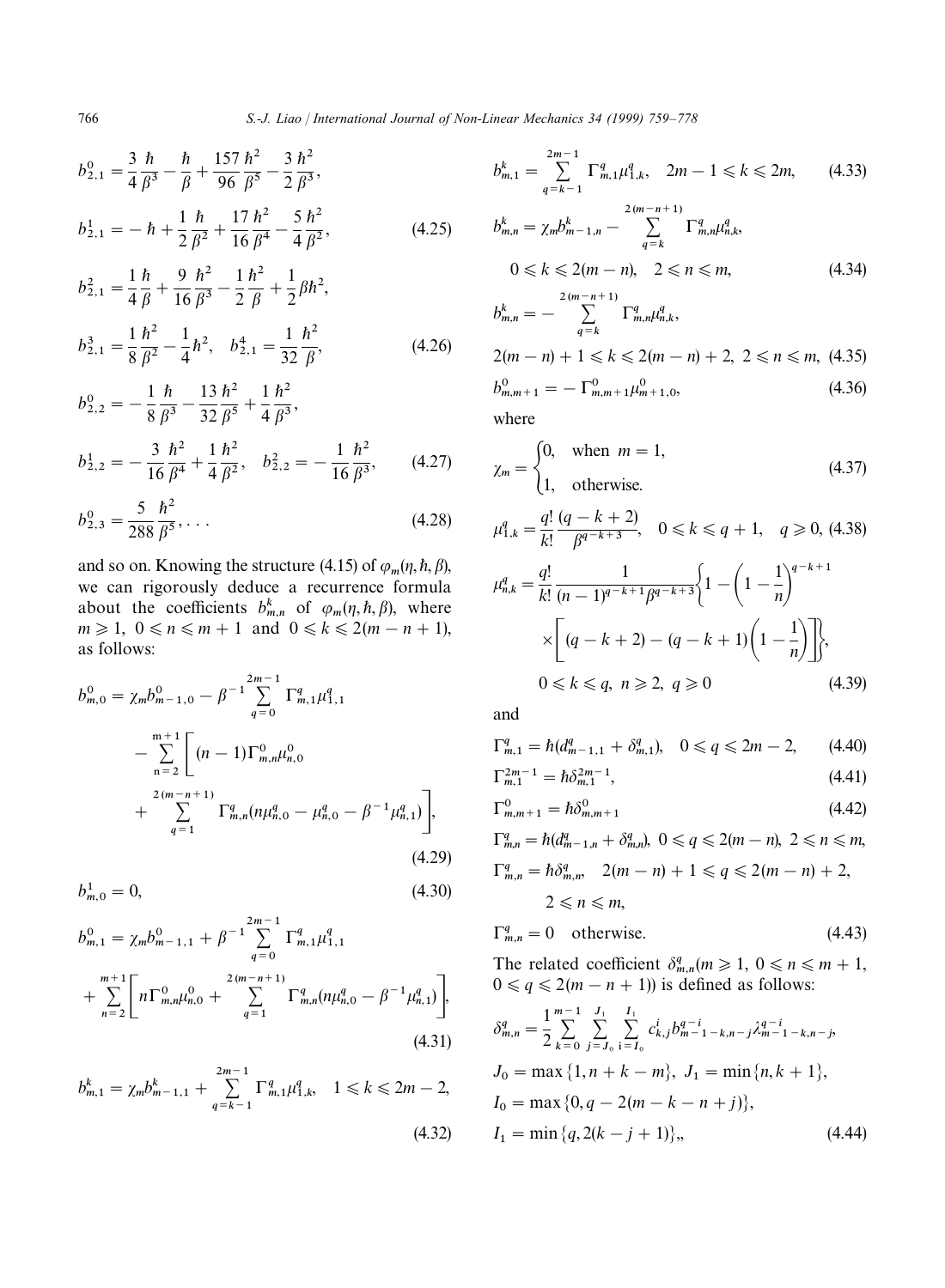where

$$
\lambda_{i,j}^k = 0, \quad i = j = 0, \ k \ge 2,
$$
  
\n
$$
\lambda_{i,j}^k = 0, \quad i > 0, j = 0, \ k \ge 1,
$$
  
\n
$$
\lambda_{i,j}^k = 0, \quad j > i + 1,
$$
  
\n
$$
\lambda_{i,j}^k = 0, \quad k > 2(i + 1 - j),
$$
  
\n
$$
\lambda_{i,j}^k = 1, \quad \text{otherwise},
$$
  
\n
$$
c_{m,m+1}^0 = (m + 1)^2 \beta^2 b_{m,m+1}^0,
$$
\n(4.46)

$$
d_{m,m+1}^0 = -(m+1)^3 \beta^3 b_{m,m+1}^0 \tag{4.47}
$$

and for  $1 \leq k \leq m$ ,  $c_{m,k}^i = (i + 1)(i + 2)b_{m,k}^{i+2}$  $-2(k\beta)(i+1)b_{m,k}^{i+1} + (k\beta)^2b_{m,k}^i$  $0 \le i \le 2(m - k),$  (4.48)

$$
c_{m,k}^{i} = -2(k\beta)(i+1)b_{m,k}^{i+1} + (k\beta)^{2}b_{m,k}^{i},
$$
  

$$
i = 2(m-k) + 1,
$$
 (4.49)

$$
c_{m,k}^i = (k\beta)^2 b_{m,k}^i, \quad i = 2(m-k) + 2,\tag{4.50}
$$

$$
d_{m,k}^i = (i+1)c_{m,k}^{i+1} - (k\beta)c_{m,k}^i,
$$

$$
0 \leqslant i \leqslant 2(m-k)+1,\tag{4.51}
$$

$$
d_{m,k}^{2(m-k+1)} = -(k\beta)c_{m,k}^{2(m-k+1)}.
$$
 (4.52)

For details, please refer to Appendix A. Using the above recurrence formulas, we can calculate all coefficients  $b_{m,n}^k$  by using only the first three coefficients  $b_{0,0}^0 = -\beta^{-1}$ ,  $b_{0,0}^1 = 1$ ,  $b_{0,1}^0 = \beta^{-1}$ . Clearly, owing to Eqs. (4.9) and (4.15), the *M*th-order approximation is

$$
f_0(\eta) + \sum_{k=1}^{M} \varphi_k(\eta, \hbar, \beta)
$$
  
= 
$$
\sum_{m=0}^{M} \sum_{k=0}^{m+1} \Psi_{m,k}(\eta, \hbar, \beta) \exp(-k\beta\eta)
$$
  
= 
$$
\sum_{m=0}^{M} \Psi_{m,0}(\eta, \hbar, \beta)
$$
  
+ 
$$
\sum_{k=1}^{M+1} \exp(-k\beta\eta) \left( \sum_{m=k-1}^{M} \Psi_{m,k}(\eta, \hbar, \beta) \right)
$$
  
= 
$$
t + \left( \sum_{m=0}^{M} b_{m,0}^0 \right)
$$
  

$$
\sum_{n=1}^{M+1} \exp(-n\beta\eta) \left( \sum_{m=n-1}^{M} \sum_{k=0}^{2(m-n+1)} b_{m,n}^k \right).
$$

Therefore, we obtain in fact an *explicit*, *totally* analytic solution of the 2D Blasius' viscous flow problems

$$
f(\eta) = \lim_{M \to +\infty} \sum_{k=0}^{M} \varphi_k(\eta, \hbar, \beta)
$$
  
=  $t + \lim_{M \to +\infty} \left[ \left( \sum_{m=0}^{M} b_{m,0}^0 \right) + \sum_{n=1}^{M+1} \exp(-n\beta\eta)$   

$$
\times \left( \sum_{m=n-1}^{M} \sum_{k=0}^{2(m-n+1)} b_{m,n}^k \right) \right].
$$
 (4.53)

#### *4.2. The convergence of the explicit analytic solution (4.53)*

In Section 3, we point out in general terms that, if the sequence of the approximation solutions given by the HAM is convergent, it must converge to one of the solutions of the non-linear problem under consideration. Here, using the 2D Blasius' flow problems as an example, we can show this point more clearly.

Assume that  $\hbar$  and  $\beta$  are properly selected so that the related series (4.9)

$$
\sum_{k=0}^{+\infty} \varphi_k(\eta, \hbar, \beta) \tag{4.54}
$$

converges. Then,

$$
\lim_{k \to +\infty} \varphi_k(\eta, \hbar, \beta) = 0 \tag{4.55}
$$

must hold. Thus, we further have by Eq. (4.11) that

$$
\lim_{k \to +\infty} G_k(\eta, \hbar, \beta)
$$
\n
$$
= \lim_{k \to +\infty} \left[ \frac{\partial^3 \varphi_k(\eta, \hbar, \beta)}{\partial \eta^3} + \beta \frac{\partial^2 \varphi_k(\eta, \hbar, \beta)}{\partial \eta^2} \right] = 0,
$$
\n
$$
\eta \in [0, +\infty), \tag{4.56}
$$

say, the infinite sequence

 $G_1(\eta, \hbar, \beta), G_2(\eta, \hbar, \beta), G_3(\eta, \hbar, \beta), \ldots,$ 

converges to zero. On the other hand, owing to Eq. (3.12), or Eqs. (4.13) and (4.14), we have by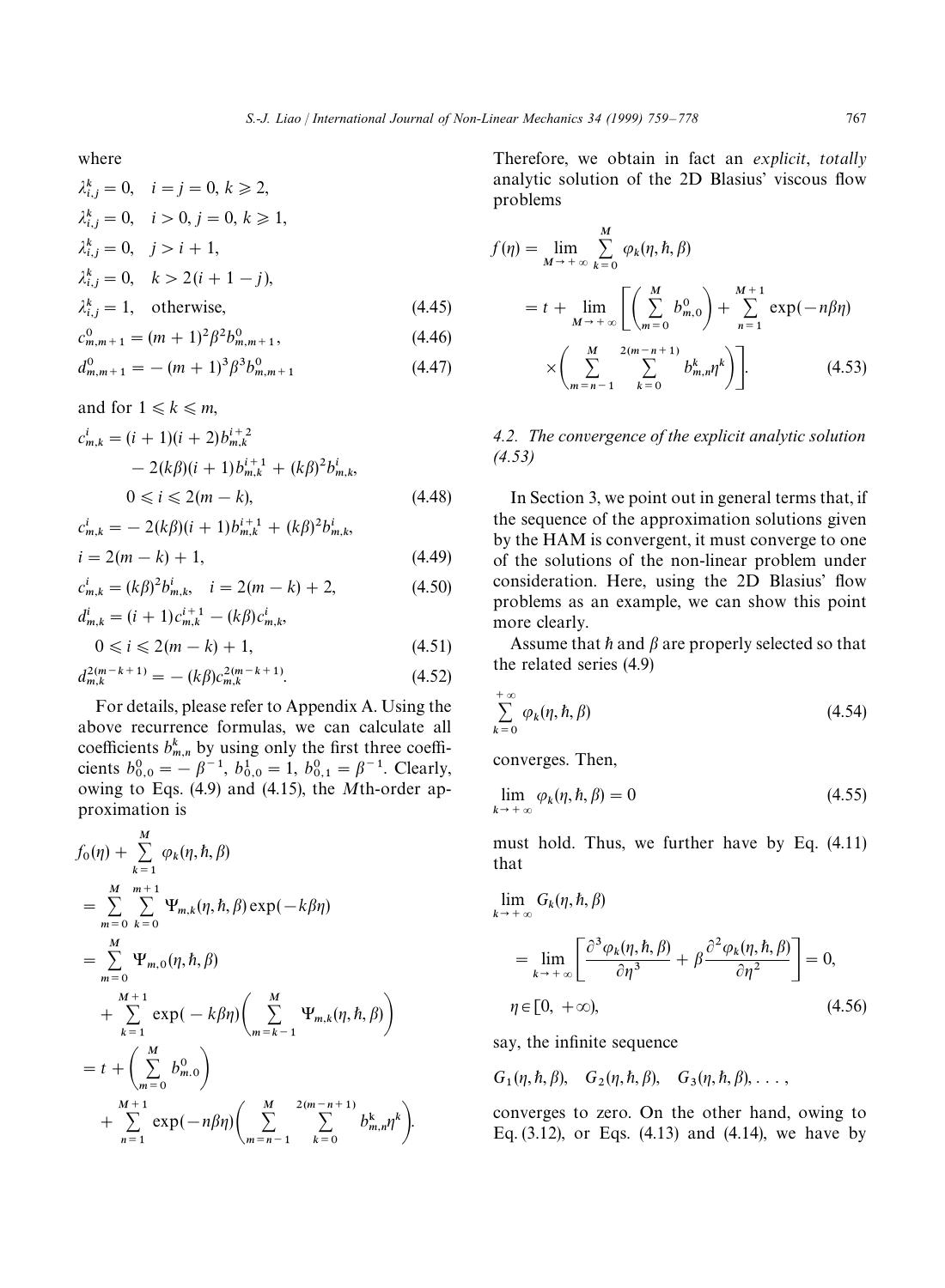straightforward calculations that

$$
G_m(\eta, \hbar, \beta)
$$
  
=  $G_{m-1}(\eta, \hbar, \beta) + \hbar \left[ \frac{\partial^3 \varphi_{m-1}(\eta, \hbar, \beta)}{\partial \eta^3} + \frac{1}{2} \sum_{k=0}^{m-1} \varphi_k(\eta, \hbar, \beta) \frac{\partial^2 \varphi_{m-1-k}(\eta, \hbar, \beta)}{\partial \eta^2} \right]$   
=  $\hbar \sum_{i=1}^m \left[ \frac{\partial^3 \varphi_{i-1}(\eta, \hbar, \beta)}{\partial \eta^3} + \frac{1}{2} \sum_{k=0}^{i-1} \varphi_k(\eta, \hbar, \beta) \frac{\partial^2 \varphi_{i-1-k}(\eta, \hbar, \beta)}{\partial \eta^2} \right].$  (4.57)

Therefore, owing to Eqs. (4.56) and (4.57), one may deduce

$$
\lim_{m \to +\infty} G_m(\eta, h, \beta)
$$
\n
$$
= \hbar \sum_{i=1}^{+\infty} \left[ \frac{\partial^3 \varphi_{i-1}(\eta, h, \beta)}{\partial \eta^3} + \frac{1}{2} \sum_{k=0}^{+\infty} \varphi_k(\eta, h, \beta) \frac{\partial^2 \varphi_{i-1-k}(\eta, h, \beta)}{\partial \eta^2} \right]
$$
\n
$$
= \hbar \sum_{s=0}^{+\infty} \frac{\partial^3 \varphi_s(\eta, h, \beta)}{\partial \eta^3} + \frac{h}{2} \sum_{s=0}^{+\infty} \sum_{k=0}^{s} \varphi_k(\eta, h, \beta) \frac{\partial^2 \varphi_{s-k}(\eta, h, \beta)}{\partial \eta^2}
$$
\n
$$
= \hbar \sum_{s=0}^{+\infty} \frac{\partial^3 \varphi_s(\eta, h, \beta)}{\partial \eta^3} + \frac{h}{2} \sum_{k=0}^{+\infty} \sum_{s=k}^{+\infty} \varphi_k(\eta, h, \beta) \frac{\partial^2 \varphi_{s-k}(\eta, h, \beta)}{\partial \eta^2}
$$
\n
$$
= \hbar \sum_{s=0}^{+\infty} \frac{\partial^3 \varphi_s(\eta, h, \beta)}{\partial \eta^3} + \frac{h}{2} \sum_{k=0}^{+\infty} \varphi_k(\eta, h, \beta) \sum_{s=k}^{+\infty} \frac{\partial^2 \varphi_{s-k}(\eta, h, \beta)}{\partial \eta^2}
$$
\n
$$
= \hbar \sum_{s=0}^{+\infty} \frac{\partial^3 \varphi_s(\eta, h, \beta)}{\partial \eta^3} + \frac{h}{2} \sum_{k=0}^{+\infty} \varphi_k(\eta, h, \beta) \sum_{s=0}^{+\infty} \frac{\partial^2 \varphi_s(\eta, h, \beta)}{\partial \eta^2}
$$
\n
$$
= \hbar \left\{ \frac{\partial^3}{\partial \eta^3} \Bigg[ \sum_{k=0}^{+\infty} \varphi_k(\eta, h, \beta) \Bigg] \frac{\partial^2}{\partial \eta^2} \Bigg[ \sum_{k=0}^{+\infty} \varphi_k(\eta, h, \beta) \Bigg] \right\}
$$
\n
$$
= 0, \qquad (4.58)
$$

which gives, due to  $h \neq 0$ ,

$$
\frac{\partial^3}{\partial \eta^3} \left[ \sum_{k=0}^{+\infty} \varphi_k(\eta, \hbar, \beta) \right] + \frac{1}{2} \left[ \sum_{k=0}^{+\infty} \varphi_k(\eta, \hbar, \beta) \right] \frac{\partial^2}{\partial \eta^2} \left[ \sum_{k=0}^{+\infty} \varphi_k(\eta, \hbar, \beta) \right] = 0.
$$
\n(4.59)

Furthermore, by Eqs. (4.6) and (4.12), we have

$$
\sum_{k=0}^{+\infty} \varphi_k(0, \hbar, \beta) = 0, \quad \sum_{k=0}^{+\infty} \varphi'_k(0, \hbar, \beta) = 0,
$$
  

$$
\sum_{k=0}^{+\infty} \varphi'_k(+\infty, \hbar, \beta) = 1.
$$

Therefore, as long as the infinite series (4.53) converges, it must be the solution of the Blasius' viscous flow problems governed by Eqs. (1.1) and (1.2).

Note that the infinite series (4.53) gives a *family* of explicit analytic solutions in two parameters  $\beta$  ( $\beta > 0$ ) and  $\hbar$  ( $\hbar \neq 0$ ). Some among them converge to  $f(\eta)$  but some do not, dependent upon the values of  $\hat{h}$  and  $\beta$ . Besides, some of them might be "better" than others. Note that the HAM provides us with great freedom and large flexibility to select "better" values of  $\beta$  and  $\hbar$  so as to ensure that the related series (4.53) converges to  $f(\eta)$ . Certainly, if Eq. (4.53) converges, its second-order derivative with respect to  $\eta$  at  $\eta = 0$ , say,

$$
\sum_{k=0}^{+\infty} \varphi_k''(0, \hbar, \beta) \tag{4.60}
$$

must converge, too. By Eq. (A.11), we have its corresponding *m*th-order approximation

$$
\sigma_m = \sum_{k=0}^{m} \varphi_k''(0, \hbar, \beta) = \sum_{k=0}^{m} \sum_{n=1}^{k+1} c_{k,n}^0.
$$
 (4.61)

By the foregoing recurrence formulas, we have

$$
\sigma_1 = \beta(1 + \hbar) - \frac{\hbar}{4\beta},\tag{4.62}
$$

$$
\sigma_2 = \beta (1 + \hbar)^2 - \frac{1}{2} \frac{\hbar}{\beta} - \frac{5}{24} \frac{\hbar^2}{\beta^3},
$$
\n(4.63)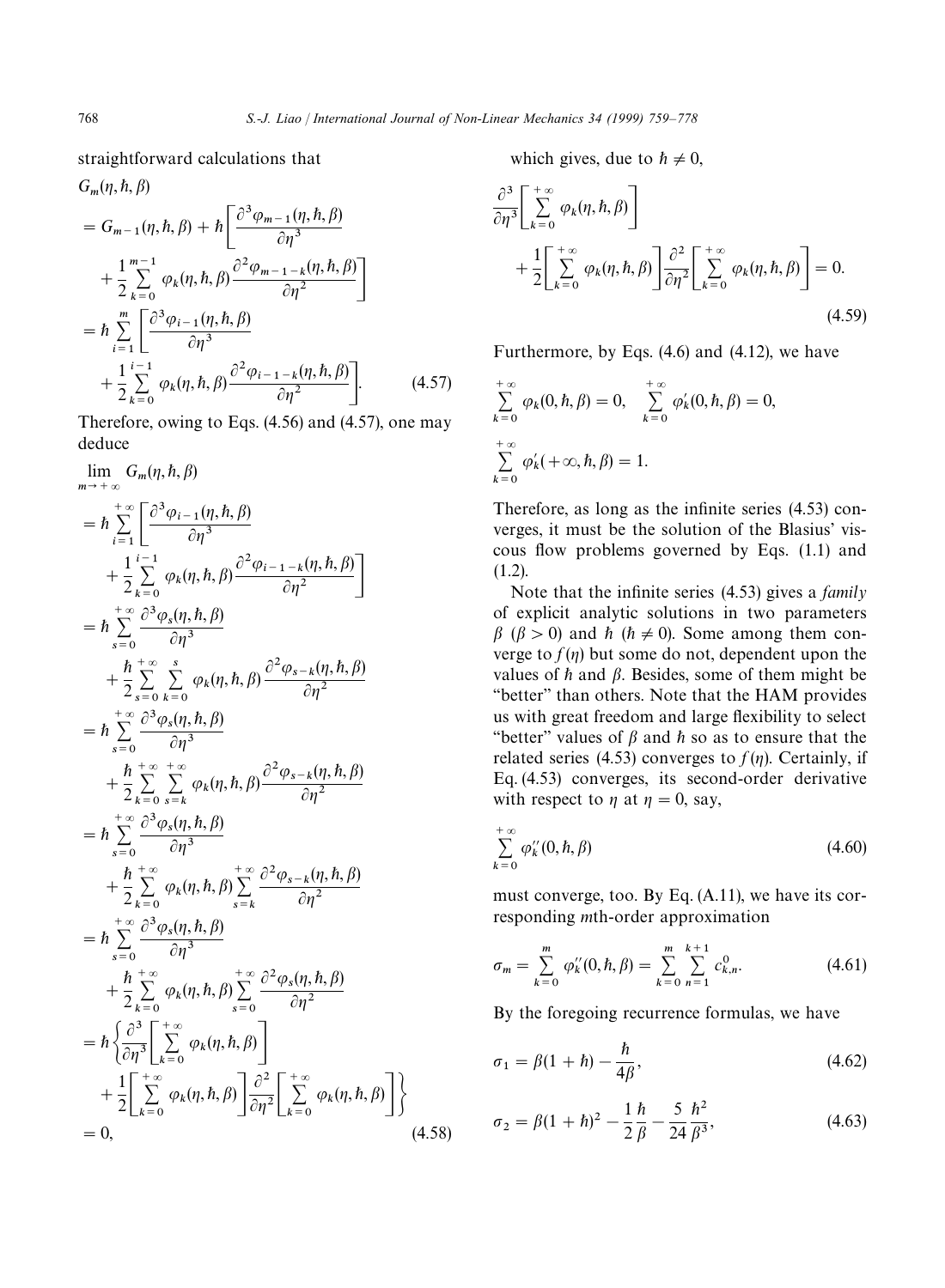$$
\sigma_3 = \beta (1 + \hbar)^3 - \frac{3}{4} \frac{\hbar}{\beta} - \frac{5}{8} \frac{\hbar^2}{\beta^3} - \frac{275}{576} \frac{\hbar^3}{\beta^5} + \frac{5}{24} \frac{\hbar^3}{\beta^3},\tag{4.64}
$$

$$
\sigma_4 = \beta (1 + h)^4 - \frac{h}{\beta} - \frac{5 h^2}{4 \beta^3} - \frac{275 h^3}{144 \beta^5} + \frac{5 h^3}{6 \beta^3} + \frac{275 h^4}{288 \beta^5} - \frac{4879 h^4}{2880 \beta^7},
$$
\n(4.65)

$$
\sigma_5 = \beta (1 + h)^5 - \frac{5 h}{4 \beta} - \frac{25 h^2}{12 \beta^3} - \frac{1375 h^3}{288 \beta^5} + \frac{25 h^3}{12 \beta^3} + \frac{1375 h^4}{288 \beta^5} - \frac{4879 h^4}{576 \beta^7} - \frac{275 h^5}{576 \beta^5} + \frac{4879 h^5}{960 \beta^7} - \frac{2740789 h^5}{345600 \beta^9}, \dots
$$
\n(4.66)

Note that  $\sigma_m$  contains the term  $\beta(1 + \hbar)^m$ . Thus,  $\hbar$  must belong to a subset of the region  $|1 + \hbar| \le 1$ , i.e.

$$
-2 \leqslant h \leqslant 0. \tag{4.67}
$$

In other words, we are ascertained that the infinite series (4.60) and (4.53) diverge when  $\hbar > 0$  or  $\hbar <$  - 2. Note that in Eqs. (4.2) and (4.3) we have defined  $h \neq 0$ . Our calculations indicate that the series (4.60) converges if

$$
-2 < \hbar < 0, \quad \beta > \beta_{\rm c},\tag{4.68}
$$

where  $\beta_c \approx 2.5$ . However, the convergence rate is dependent upon the values of  $h$  and  $\beta$ . Our calculations indicate that the series (4.60) converges rather slowly when  $\hbar$  is in the neighborhoods of  $-2$  or zero. In the region  $-1.25 \le h \le 0.75$ , the series (4.60) converges sufficiently fast. Furthermore, for each given value of  $h \in (-2, 0)$ , there exists a best value of  $\beta$  ( $\beta > \beta_c$ ) which corresponds to the smallest convergence rate, say, the corresponding series (4.60) converges fastest. For example, when  $\hbar = -9/10$ ,  $\beta = 3$ , the series (4.60) converges fast enough to the value 0.33206, as shown in Table 1, which agrees well with Howarth's numerical one. We emphasize that such a totally *analytic* result is given the first time in history (to our knowledge). This verifies the validity of the HAM.

Furthermore, we examine the convergence of the series (4.53). Our calculations indicate that, Eq. (4.53) is convergent in the whole region  $\eta \in [0, +\infty)$  to the solution  $f(\eta)$  of Eqs. (1.1) and

Table 1 Analytic approximations  $f_m''(0, \beta, \hbar)$  when  $\beta = 3$  and  $\hbar = -0.90$ 

| Order of Approx. | f''(0)  |  |
|------------------|---------|--|
| 5th order        | 0.28098 |  |
| 10th order       | 0.32992 |  |
| 15th order       | 0.33164 |  |
| 20th order       | 0.33198 |  |
| 25th order       | 0.33204 |  |
| 30th order       | 0.33205 |  |
| 35th order       | 0.33206 |  |

Table 2

Residual errors  $|f_{35}^{\prime\prime\prime}(\eta) + f_{35}^{\prime\prime}(\eta)f_{35}(\eta)/2|$  of the 35th-order analytic approximation when  $\beta = 3$  and  $\hbar = -9/10$ 

| $\eta_i$ | 10th                 | 20th                 | 30th                 | 35th                 |
|----------|----------------------|----------------------|----------------------|----------------------|
|          | approx.              | approx.              | approx.              | approx.              |
| 0.4      | $2.4 \times 10^{-2}$ | $1.9 \times 10^{-4}$ | $8.3 \times 10^{-6}$ | $7.2 \times 10^{-6}$ |
| 0.8      | $7.2 \times 10^{-3}$ | $4.2 \times 10^{-4}$ | $1.4 \times 10^{-5}$ | $3.7 \times 10^{-6}$ |
| 1.2      | $8.0 \times 10^{-2}$ | $2.0 \times 10^{-3}$ | $2.3 \times 10^{-5}$ | $4.6 \times 10^{-6}$ |
| 1.6      | 0.102                | $2.1 \times 10^{-3}$ | $1.4 \times 10^{-4}$ | $1.4 \times 10^{-5}$ |
| 2.0      | $2.9 \times 10^{-2}$ | $5.3 \times 10^{-3}$ | $3.9 \times 10^{-4}$ | $9.5 \times 10^{-5}$ |
| 2.4      | $4.8 \times 10^{-2}$ | $1.2 \times 10^{-2}$ | $4.2 \times 10^{-5}$ | $1.4 \times 10^{-4}$ |
| 2.8      | $7.6 \times 10^{-2}$ | $8.3 \times 10^{-3}$ | $1.2 \times 10^{-3}$ | $1.7 \times 10^{-4}$ |
| 3.2      | $6.5 \times 10^{-2}$ | $6.7 \times 10^{-4}$ | $1.6 \times 10^{-3}$ | $5.5 \times 10^{-4}$ |
| 3.6      | $4.2 \times 10^{-2}$ | $7.2 \times 10^{-3}$ | $7.3 \times 10^{-4}$ | $5.1 \times 10^{-4}$ |
| 4.0      | $2.3 \times 10^{-2}$ | $8.7 \times 10^{-3}$ | $4.2 \times 10^{-4}$ | $1.2 \times 10^{-4}$ |
| 4.4      | $1.1 \times 10^{-2}$ | $1.9 \times 10^{-3}$ | $1.1 \times 10^{-3}$ | $2.6 \times 10^{-4}$ |
| 5        | $2.7 \times 10^{-3}$ | $3.2 \times 10^{-3}$ | $9.6 \times 10^{-4}$ | $4.1 \times 10^{-4}$ |
| 6        | $1.8 \times 10^{-4}$ | $4.3 \times 10^{-4}$ | $2.4 \times 10^{-4}$ | $1.4 \times 10^{-4}$ |
| 7        | $7.3 \times 10^{-6}$ | $2.8 \times 10^{-5}$ | $2.4 \times 10^{-5}$ | $1.7 \times 10^{-5}$ |
| 8        | $1.7 \times 10^{-7}$ | $1.0 \times 10^{-6}$ | $1.2 \times 10^{-6}$ | $9.5 \times 10^{-7}$ |
| Averaged | $3.4 \times 10^{-2}$ | $3.5 \times 10^{-3}$ | $4.6 \times 10^{-4}$ | $1.6 \times 10^{-4}$ |

(1.2), as long as the series (4.60) converges, say, the series (4.53) converges when

 $-2 < \hbar < 0$ ,  $\beta > \beta_c$ 

where  $\beta_c \approx 2.5$ . Moreover, when the series (4.60) converges fast enough, the corresponding series (4.53) also converges sufficiently fast. For example, when  $h = -9/10$ ,  $\beta = 3$ , the series (4.53) converges to the solution of Eqs.  $(1.1)$  and  $(1.2)$  with a satisfactory convergence rate, so that the corresponding 35th-order analytic approximation agrees very well with Howarth's numerical results, as shown in Tables 2*—*4. Clearly, the higher the order of approximation, the better the approximation is. Note that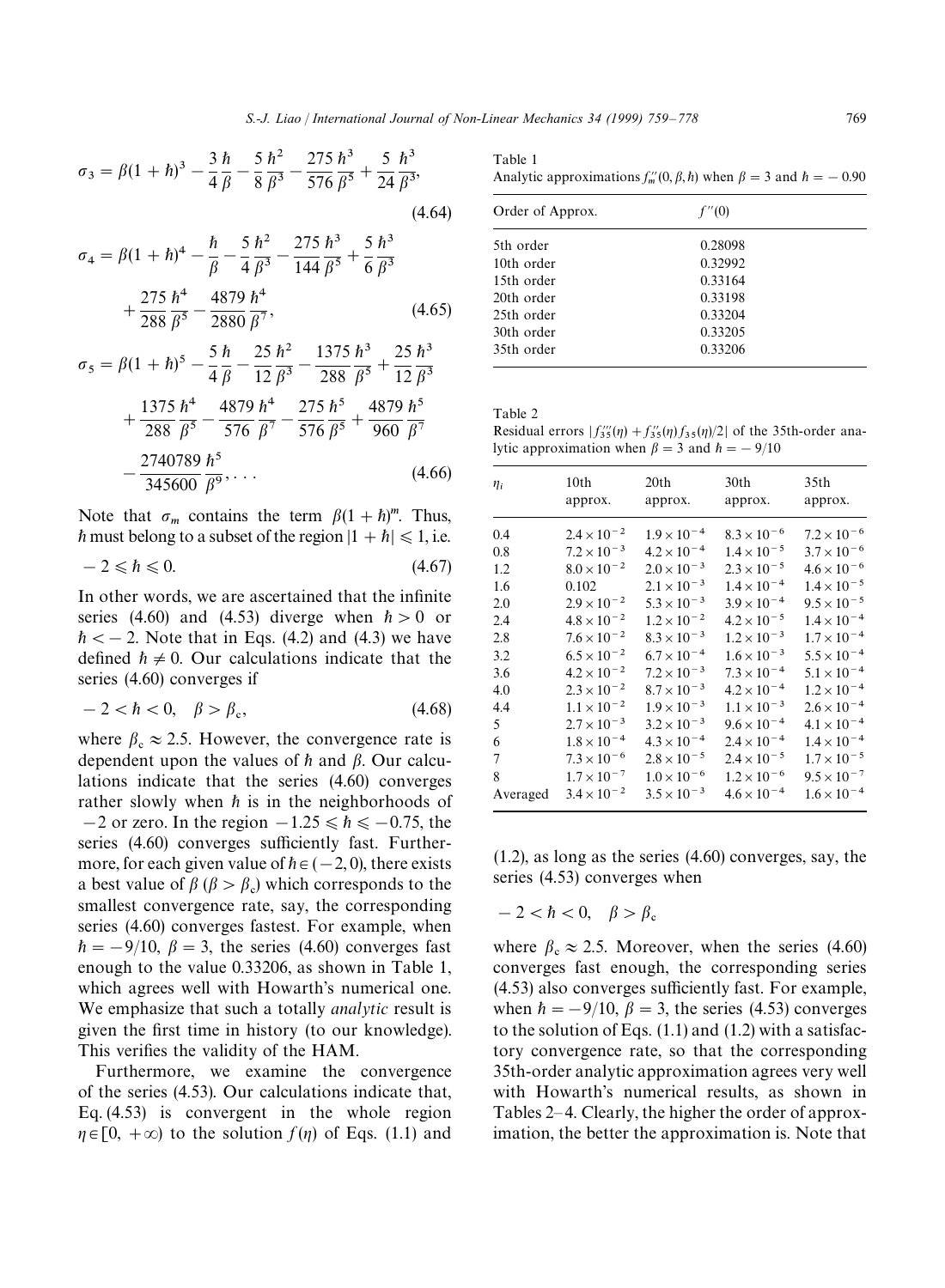| Table 3                                                                                                                                               |  |
|-------------------------------------------------------------------------------------------------------------------------------------------------------|--|
| Comparison of the analytic approximations $f_m(\eta, \beta, h)$ in case of $\beta = 3$ and $h = -9/10$ with Howarth's (Refs. [6, 7]) numerical result |  |

| η   | 5th<br>order | 10 <sub>th</sub><br>order | 15 <sub>th</sub><br>order | 20th<br>order | 25th<br>order | 30 <sub>th</sub><br>order | 35 <sub>th</sub><br>order | Numerical<br>results |
|-----|--------------|---------------------------|---------------------------|---------------|---------------|---------------------------|---------------------------|----------------------|
| 0.4 | 0.0218       | 0.0263                    | 0.0266                    | 0.0266        | 0.0266        | 0.0266                    | 0.0266                    | 0.0266               |
| 0.8 | 0.0920       | 0.1042                    | 0.1059                    | 0.1061        | 0.1061        | 0.1061                    | 0.1061                    | 0.1061               |
| 1.2 | 0.2319       | 0.2321                    | 0.2373                    | 0.2379        | 0.2379        | 0.2379                    | 0.2380                    | 0.2380               |
| 1.6 | 0.4544       | 0.4105                    | 0.4185                    | 0.4200        | 0.4203        | 0.4203                    | 0.4203                    | 0.4203               |
| 2.0 | 0.7489       | 0.6421                    | 0.6467                    | 0.6493        | 0.6499        | 0.6500                    | 0.6500                    | 0.6500               |
| 2.4 | 1.0932       | 0.9254                    | 0.9188                    | 0.9211        | 0.9220        | 0.9222                    | 0.9223                    | 0.9223               |
| 2.8 | 1.4665       | 1.2524                    | 1.2300                    | 1.2297        | 1.2305        | 1.2309                    | 1.2310                    | 1.2310               |
| 3.2 | 1.8547       | 1.6110                    | 1.5733                    | 1.5686        | 1.5686        | 1.5689                    | 1.5690                    | 1.5690               |
| 3.6 | 2.2498       | 1.9897                    | 1.9402                    | 1.9307        | 1.9294        | 1.9294                    | 1.9295                    | 1.9295               |
| 4.0 | 2.6479       | 2.3795                    | 2.3224                    | 2.3091        | 2.3063        | 2.3058                    | 2.3058                    | 2.3058               |
| 4.4 | 3.0472       | 2.7751                    | 2.7137                    | 2.6977        | 2.6936        | 2.6926                    | 2.6924                    | 2.6924               |
| 5.0 | 3.6468       | 3.3728                    | 3.3088                    | 3.2907        | 3.2854        | 3.2839                    | 3.2835                    | 3.2833               |
| 6.0 | 4.6468       | 4.3722                    | 4.3072                    | 4.2883        | 4.2825        | 4.2806                    | 4.2800                    | 4.2797               |
| 7.0 | 5.6468       | 5.3722                    | 5.3071                    | 5.2881        | 5.2822        | 5.2803                    | 5.2796                    | 5.2793               |
| 8.0 | 6.6468       | 6.3722                    | 6.3071                    | 6.2881        | 6.2822        | 6.2802                    | 6.2796                    | 6.2793               |
| 10  | 8.6468       | 8.3722                    | 8.3071                    | 8.2881        | 8.2822        | 8.2802                    | 8.2796                    | 8.2793               |
| 15  | 13.6468      | 13.3722                   | 13.3071                   | 13.2881       | 13.2822       | 13.2902                   | 13.2796                   | 13.2793              |
| 20  | 18.6468      | 18.3722                   | 18.3071                   | 18.2881       | 18.2822       | 18.2802                   | 18.2796                   | 18.2793              |
| 50  | 48.6468      | 48.3722                   | 48.3071                   | 48.2881       | 48.2822       | 48.2802                   | 48.2796                   | 48.2793              |
| 100 | 98.6468      | 98.3722                   | 98.3071                   | 98.2881       | 98.2822       | 98.2802                   | 98.2796                   | 98.2793              |

Table 4 Comparison of the analytic approximations  $f'_m(\eta, \beta, \hbar)$  in case of  $\beta = 3$  and  $\hbar = -9/10$  with Howarth's (Refs. [6, 7]) numerical result

| $\eta_i$ | 5th<br>order | 10th<br>order | 15th<br>order | 20th<br>order | 25th<br>order | 30 <sub>th</sub><br>order | 35th<br>order | Numerical<br>results |
|----------|--------------|---------------|---------------|---------------|---------------|---------------------------|---------------|----------------------|
| 0.4      | 0.1090       | 0.13099       | 0.1326        | 0.1327        | 0.1328        | 0.1328                    | 0.1328        | 0.1328               |
| 0.8      | 0.2529       | 0.2578        | 0.2640        | 0.2646        | 0.2647        | 0.2647                    | 0.2647        | 0.2647               |
| 1.2      | 0.4527       | 0.3819        | 0.3918        | 0.3935        | 0.3937        | 0.3938                    | 0.3938        | 0.3938               |
| 1.6      | 0.6544       | 0.5118        | 0.5130        | 0.5160        | 0.5166        | 0.5167                    | 0.5168        | 0.5168               |
| 2.0      | 0.8083       | 0.6456        | 0.6269        | 0.6284        | 0.6295        | 0.6297                    | 0.6298        | 0.6298               |
| 2.4      | 0.9044       | 0.7675        | 0.7316        | 0.7279        | 0.7285        | 0.7289                    | 0.7290        | 0.7290               |
| 2.8      | 0.9563       | 0.8622        | 0.8216        | 0.8123        | 0.8112        | 0.8113                    | 0.8115        | 0.8115               |
| 3.2      | 0.9814       | 0.9259        | 0.8914        | 0.8794        | 0.8765        | 0.8760                    | 0.8760        | 0.8761               |
| 3.6      | 0.9926       | 0.9636        | 0.9395        | 0.9284        | 0.9246        | 0.9236                    | 0.9234        | 0.9233               |
| 4.0      | 0.9972       | 0.9835        | 0.9692        | 0.9609        | 0.9573        | 0.9560                    | 0.9557        | 0.9555               |
| 4.4      | 0.9990       | 0.9931        | 0.9855        | 0.9804        | 0.9777        | 0.9765                    | 0.9761        | 0.9759               |
| 5.0      | 0.9998       | 0.9983        | 0.9960        | 0.9940        | 0.9927        | 0.9921                    | 0.9918        | 0.9916               |
| 6.0      | 1.0000       | 1.0000        | 0.9997        | 0.9994        | 0.9993        | 0.9991                    | 0.9991        | 0.9990               |
| 7.0      | 1.0000       | 1.0000        | 1.0000        | 1.0000        | 1.0000        | 1.0000                    | 1.0000        | 1.0000               |
| 8.0      | 1.0000       | 1.0000        | 1.0000        | 1.0000        | 1.0000        | 1.0000                    | 1.0000        | 1.0000               |
| 10       | 1.0000       | 1.0000        | 1.0000        | 1.0000        | 1.0000        | 1.0000                    | 1.0000        | 1.0000               |
| 15       | 1.0000       | 1.0000        | 1.0000        | 1.0000        | 1.0000        | 1.0000                    | 1.0000        | 1.0000               |
| 20       | 1.0000       | 1.0000        | 1.0000        | 1.0000        | 1.0000        | 1.0000                    | 1.0000        | 1.0000               |
| 50       | 1.0000       | 1.0000        | 1.0000        | 1.0000        | 1.0000        | 1.0000                    | 1.0000        | 1.0000               |
| 100      | 1.0000       | 1.0000        | 1.0000        | 1.0000        | 1.0000        | 1.0000                    | 1.0000        | 1.0000               |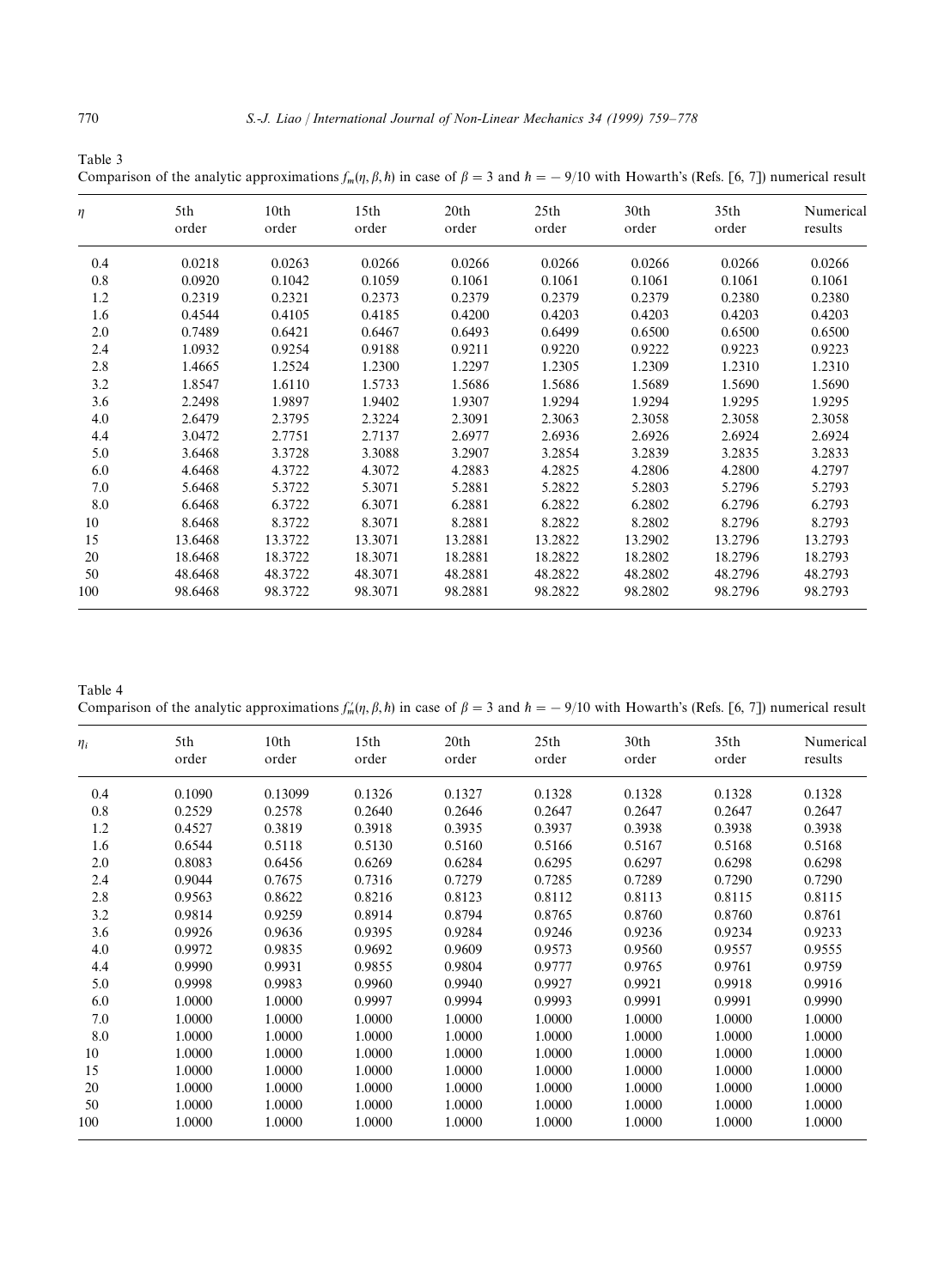the first-order derivative of the series (4.53) also converges to the corresponding Howarth's numerical solution, as shown in Table 4. In fact by Eq. (4.53), we can easily get the high-order derivatives of  $f(n)$ . This is one of the advantages of analytic solutions over numerical ones.

#### 5. Conclusions and discussions

In this paper, we first of all use a non-linear differential operator  $\mathscr A$  to systematically describe the basic ideas of a new kind of analytic technique for non-linear problems, namely the homotopy analysis method (HAM). Then, we prove that, as long as the related approximation sequence is convergent, it must converge to one of the solutions of the non-linear problem under consideration. Besides, we provide a simple way to judge if the related approximation sequence is divergent. What we would especially emphasize is that the HAM can provide us with great freedom and large flexibility to select better initial approximations and auxiliary linear operators and nonzero auxiliary parameter  $\hbar$  and embedding functions  $A(p)$ ,  $B(p)$  so as to ensure the HAM valid and to get better approximations. To illustrate this point, we apply the HAM to solve the 2D Blasius' viscous flow problems and give an explicit, purely *analytic* solution which is valid in the whole region  $0 \le \eta < +\infty$ . This solution gives us an *analytic* value  $f''(0) = 0.33206$ , which agrees very well with Howarth's numerical one. We emphasize that it is the first time in history (to our knowledge) that such an explicit, totally analytic solution of Blasius' flow problems and such an analytic value of  $f''(0)$ are given. This well verify the validity and the great potential of the HAM as a new kind of analytic tool.

Note that the explicit analytic solution (4.53) contains two parameters  $\beta$  and  $\hbar$ . It is very interesting that this analytic solution converges to the *sole* solution of Blasius' flow problems when

$$
-2 < \hbar < 0, \quad \beta > \beta_c,
$$

where  $\beta_c \approx 2.5$ . Note that different values of  $\beta$  correspond to different initial approximations  $f_0(\eta)$ and different "auxiliary" linear operators  $\mathscr{L}$ , and moreover, different values of  $h$  give different "deformations'' governed by the zeroth-order deformation equations (4.2) and (4.3). Thus, an *infinite* number of pairs of  $\beta$  and  $\hbar$ , or in other words, an *infinite* number of initial approximations and auxiliary linear operators and also many kinds of deformations, can make the series (4.53) convergent to the *sole* solution of the Blasius' flow problems. It means that, although the solution of Blasius flow problems is *sole*, it has however an *infinite* number of different expressions. How should we understand this *fact*? We emphasize that the solution (4.53) is a kind of *limit* and the values of  $\beta$  and  $\hbar$  determine the way and speed of *approach* to the *sole* solution of Blasius' flow problems. In essence, this is similar to such a limit of a real function having two variables

$$
\Pi = \lim_{(x,y)\to(0,0)} \frac{\sqrt{x^2 + y^2}}{|x|}.
$$
\n(5.1)

It is well known that the result  $\Pi$  of the above limit is strongly dependent upon the *way* or the *approach* how the point  $(x, y)$  tends to  $(0, 0)$ . Assume that the point  $(x, y)$  tends to  $(0, 0)$  along the path defined by

$$
y = \alpha x^{\gamma}, \quad \gamma > 0,
$$
\n<sup>(5.2)</sup>

then we have

$$
\Pi = \lim_{(x,y)\to(0,0)} \frac{\sqrt{x^2 + y^2}}{|x|} = 1, \quad \gamma > 1,
$$
  
\n
$$
\Pi = \lim_{(x,y)\to(0,0)} \frac{\sqrt{x^2 + y^2}}{|x|} = \sqrt{1 + \alpha^2}, \quad \gamma = 1,
$$
  
\n
$$
\Pi = \lim_{(x,y)\to(0,0)} \frac{\sqrt{x^2 + y^2}}{|x|} = +\infty, \quad 0 < \gamma < 1. \quad (5.3)
$$

Here, we emphasize two points. First, the result  $\Pi$  of the limit (5.1) is strongly dependent upon the path tending to the *sole* point (0, 0). Secondly, there exists an *infinite* number of paths corresponding to  $\gamma > 1$ , which give the *same* result  $\Pi = 1$ . In other words, there exists an *infinite* number of paths along which we get the *sole* result  $\Pi = 1$ . Now, let us come back to the explicit analytic solution (4.53) of the Blasius' flow problems. Note that solution (4.53) is defined by a kind of limit. Similarly, although Eqs. (1.1) and (1.2) have one and only one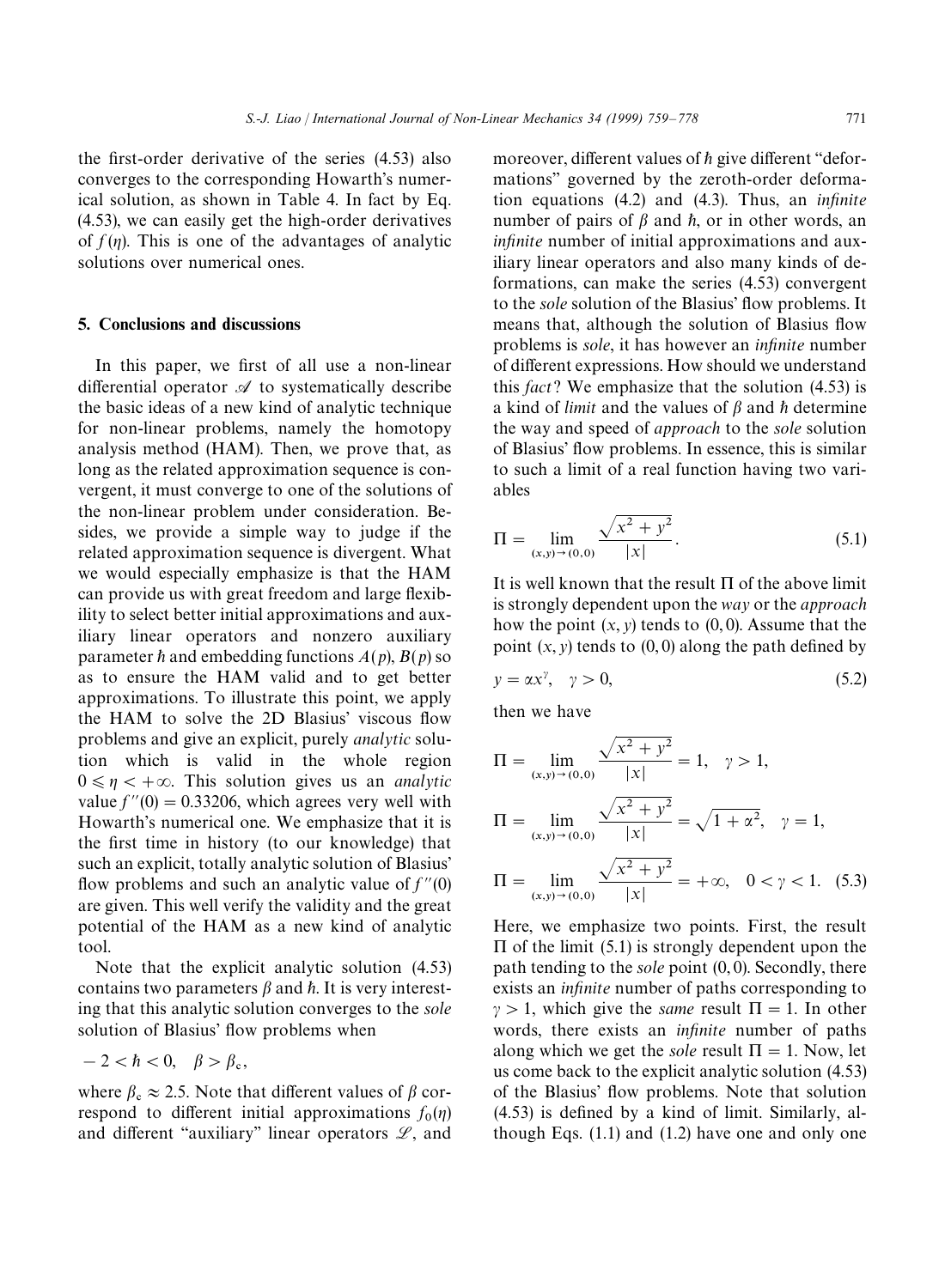solution, there exist however an *infinite* number of different *approaches* to tend to this *sole* solution. Some among these approaches are better than others, but some of them (for example, those when  $|1 + h| > 1, \beta < \beta_c$ ) are so bad that the corresponding series is divergent. And certainly, there should exist some better values of  $\beta$  and  $\hbar$ . In other words, there should exist some better auxiliary linear operators, better initial approximations and better zeroth-order deformation equations which make the related approximation series to converge sufficiently fast. Note that it is the homotopy analysis method (HAM) which provides us with the possibility, flexibility and freedom to select operator (4.1), which is more general than that used in Ref. [8], as our auxiliary linear operator, so that, we can get such an explicit, totally analytic solution (4.53) of the 2D Blasius' flow problems.

Note that we get solution (4.53) by using the simplest embedding functions  $A(p) = p$  and  $B(p) =$ *p*. Obviously, if we use other types of embedding functions such as

$$
\tan\left(\frac{\pi}{4}p\right), \quad \sin\left(\frac{\pi}{2}p\right), \quad \frac{\exp(p)-1}{(e-1)}
$$

and so on, we can get some new types of analytic approximations of Blasius' flow problems. Thus, it might be interesting to study whether or not there exist the best embedding functions and furthermore how to find them when the answer is positive.

Although the example, i.e. the 2D Blasius' viscous flow, is simple and the related governing Eq. (1.1) is an ordinary differential equation, the basic ideas of the HAM can be applied to solve complicated non-linear problems governed by ordinary differential equations or partial differential equations, as mention in Section 2.

Using an auxiliary linear operator different from Eq. (4.1), Liao  $\lceil 12 \rceil$  gave the power series (1.5) of Blasius' flow problems which contains the Blasius' power solution (1.3). However, compared with perturbation techniques, the HAM has the following advantages. First, it is based on homotopy and does not depend on small parameters. Therefore, the HAM can be applied to approximately solve a large class of strongly non-linear problems than

with the straightforward perturbation method, even including those whose governing equations and boundary conditions do not contain any small parameters. Secondly, the HAM provides us with great freedom and large flexibility to properly select initial approximations, auxiliary linear operators, non-zero auxiliary parameter  $\hbar$  and embedding functions  $A(p)$ ,  $B(p)$ . This kind of freedom and flexibility not only implies great potential for us to further improve the HAM itself, but also provides us with a larger possibility to ensure that the related infinite series of approximations are convergent and, besides, to select ''better'' ones from the family of approximations in more general forms. In fact, based on the HAM, we have also developed some new numerical techniques such as the general boundary element method [13, 14] and so on (see Ref. [15]). Therefore, irrespective of whether small parameters or not, the HAM might become a new powerful analytic tool for non-linear problems in science and engineering, although it certainly needs further improvement and more applications.

Finally, we especially point out that we get the mathematical structure (4.15) of  $\varphi_m(\eta, \hbar, \beta)$  by firstly applying the symbolic computation software *MATHEMATICA* to solve the first several (sufficiently many) deformation equations (4.11) and (4.12) and then rigorously proving (by logic) that this structure is indeed right (for details, please refer to Appendix A). Without a computer, it seems difficult for us to *guess* at first such a structure of  $\varphi_m(\eta, \hbar, \beta)$ . Thus, we agree with the view point of Dadfar *et al*. [17] that the importance of the role of symbolic computation should not be underestimated. Combined with high performance computers and symbolic computation software such as MATHEMATICA and so on, the Homotopy Analysis Method (HAM) might become a new, more powerful analytic tool to get satisfactory approximations of complicated non-linear problems in science and engineering.

#### Acknowledgements

The author would like to express his sincere thanks to the reviewers and Professor Peter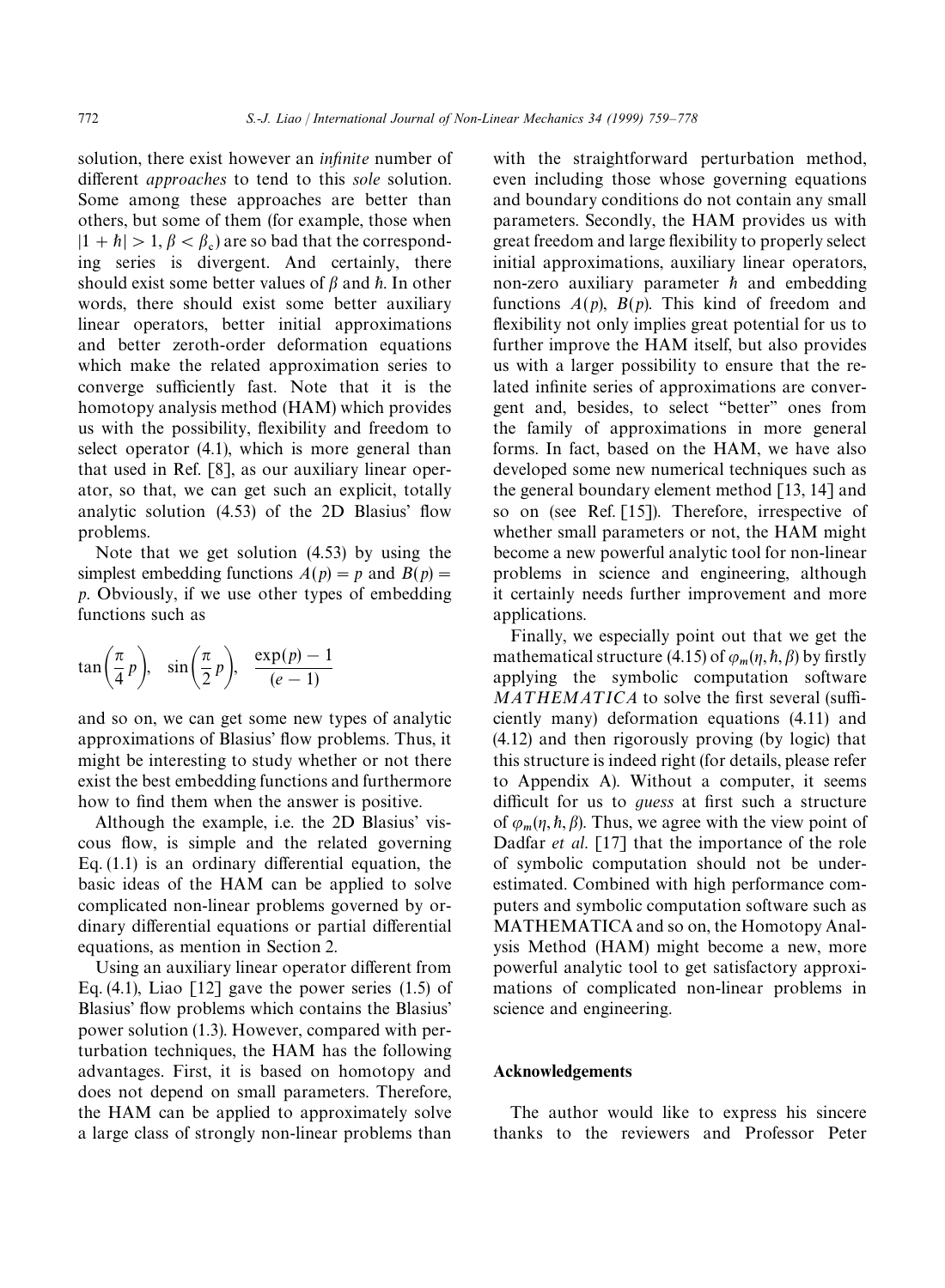Hagedorn (Institut Für Mechanik, Technische Hochschule Darmstadt, Germany) for their helpful suggestions and improving the wording of this paper.

#### Appendix A

(I) First of all, we point out that the initial approximation (4.6) has the same structure as Eq. (4.15), where the real function  $\Psi_{m,k}(\eta, \hbar, \beta)$  is defined by Eqs. (4.16)*—*(4.19).

(II) Secondly, if we assume that the first  $(m - 1)$ solutions  $\varphi_k(\eta, h, \beta)$  ( $k = 0, 1, 2, 3, ..., m - 1$ ) have the same structure as Eq. (4.15), then, we can prove that  $\varphi_m(\eta, \beta, \hbar)$  has the same structure as Eq. (4.15), too.

To prove this, we define for the sake of simplicity that

$$
\lambda_{i,j}^{k} = 0, \quad i = j = 0, \quad k \ge 2, \n\lambda_{i,j}^{k} = 0, \quad i > 0, \quad j = 0, \quad k \ge 1, \n\lambda_{i,j}^{k} = 0, \quad j > i + 1, \n\lambda_{i,j}^{k} = 0, \quad k > 2(i + 1 - j), \n\lambda_{i,j}^{k} = 1, \quad \text{otherwise.}
$$
\n(A.1)

Then,  $\Psi_{m,k}(\eta, \beta, \hbar)$  can be simply rewritten as

$$
\Psi_{m,k}(\eta,\beta,\hbar) = \sum_{i=0}^{2(m+1-k)} \lambda_{m,k}^i b_{m,k}^i \eta^i, \quad 0 \le k \le m+1
$$
\n(A.2)

for both  $k = 0$  and  $k \neq 0$ . Thus, we have for  $0 \leq k \leq m+1$  that

$$
\Psi'_{m,k}(\eta,\beta,\hbar) = \sum_{i=0}^{2(m+1-k)} i\lambda_{m,k}^{i}b_{m,k}^{i}\eta^{i-1}
$$
  
\n
$$
= \sum_{i=0}^{2(m-k)+1} (i+1)\lambda_{m,k}^{i+1}b_{m,k}^{i+1}\eta^{i}
$$
  
\n
$$
= \sum_{i=0}^{2(m-k+1)} (i+1)\lambda_{m,k}^{i+1}b_{m,k}^{i+1}\eta^{i}, \qquad (A.3)
$$
  
\n
$$
\Psi''_{m,k}(\eta,\beta,\hbar) = \sum_{i=2}^{2(m+1-k)} i(i-1)\lambda_{m,k}^{i+1}b_{m,k}^{i}\eta^{i-2}
$$

$$
= \sum_{i=0}^{2(m-k)} (i+2)(i+1)\lambda_{m,k}^{i+2}b_{m,k}^{i+2}\eta^{i}
$$
  
= 
$$
\sum_{i=0}^{2(m-k+1)} (i+2)(i+1)\lambda_{m,k}^{i+2}b_{m,k}^{i+2}\eta^{i},
$$
 (A.4)

where the prime denotes the derivative with respect to  $\eta$ . Differentiating Eq. (4.15) twice with respect to  $\eta$ , we have

$$
\varphi''_m(\eta, \beta, \hbar) = \sum_{k=1}^{m+1} \left[ \Psi''_{m,k} - 2k\beta \Psi'_{m,k} + (k\beta)^2 \Psi_{m,k} \right]
$$

$$
\times \exp(-k\beta\eta), \tag{A.5}
$$

Owing to Eqs. (A.3) and (A.4), we have when  $1 \leq k \leq m+1$  that

$$
\Psi_{m,k}'' - 2k\beta \Psi_{m,k}' + (k\beta)^2 \Psi_{m,k}
$$
  
= 
$$
\sum_{i=0}^{2(m-k+1)} c_{m,k}^i \eta^i,
$$
 (A.6)

where

$$
c_{m,m+1}^0 = (m+1)^2 \beta^2 b_{m,m+1}^0,
$$
 (A.7)

and when 
$$
1 \le k \le m
$$
,

$$
c_{m,k}^{i} = (i+1)(i+2)b_{m,k}^{i+2} - 2(k\beta)(i+1)b_{m,k}^{i+1} + (k\beta)^{2}b_{m,k}^{i}, \quad 0 \le i \le 2(m-k), \tag{A.8}
$$

$$
c_{m,k}^{i} = -2(k\beta)(i+1)b_{m,k}^{i+1} + (k\beta)^{2}b_{m,k}^{i},
$$
  

$$
i = 2(m-k) + 1,
$$
 (A.9)

$$
c_{m,k}^i = (k\beta)^2 b_{m,k}^i, \quad i = 2(m-k) + 2,
$$
 (A.10)

Thus, by Eqs. (A.5)*—*(A.6), we have

$$
\varphi_m''(\eta, \beta, \hbar) = \sum_{k=1}^{m+1} \exp(-k\beta\eta) \left( \sum_{i=0}^{2(m-k+1)} c_{m,k}^i \eta^i \right),
$$
  
\n
$$
m \ge 1.
$$
\n(A.11)

Differentiating the above equation with respect to  $\eta$ , we have

$$
\varphi_{m}'''(\eta, \beta, \hbar) = \sum_{k=1}^{m+1} \exp(-k\beta\eta) \left( \sum_{i=0}^{2(m-k+1)} d_{m,k}^{i} \eta^{i} \right),
$$
  
\n
$$
m \ge 1,
$$
 (A.12)

where

$$
d_{m,m+1}^0 = -(m+1)^3 \beta^3 b_{m,m+1}^0,
$$
 (A.13)

and when  $1 \leq k \leq m$ ,

$$
d_{m,k}^i = (i+1)c_{m,k}^{i+1} - (k\beta)c_{m,k}^i, 0 \le i \le 2(m-k)+1,
$$
\n(A.14)

$$
d_{m,k}^{2(m-k+1)} = -(k\beta)c_{m,k}^{2(m-k+1)}.
$$
\n(A.15)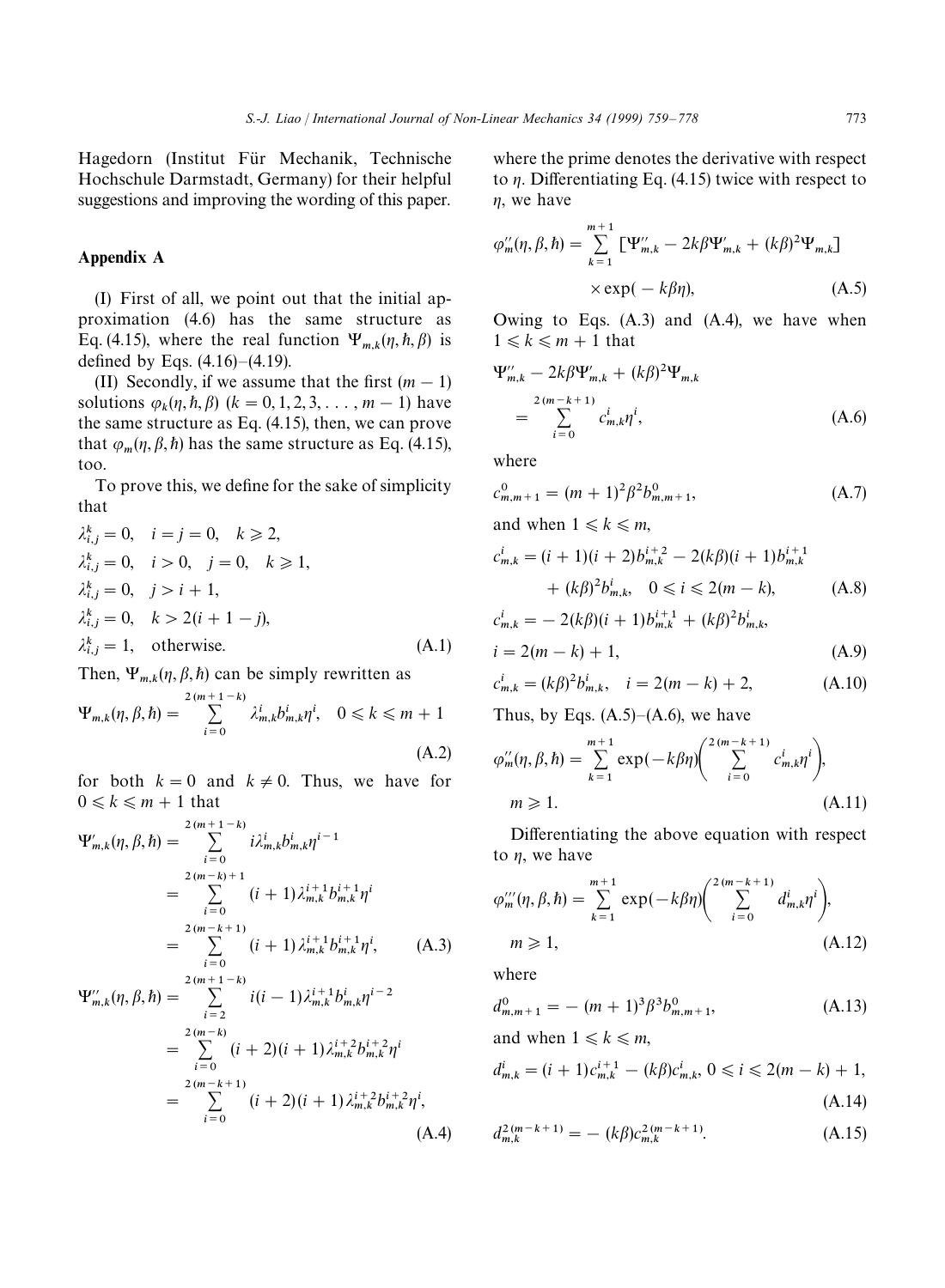Owing to Eqs. (4.13)*—*(4.14), we have by straightforward calculations that

$$
= G_{m-1}(\eta, \beta, \hbar) + \hbar \left[ \frac{\partial^3 \varphi_{m-1}(\eta, \hbar, \beta)}{\partial \eta^3} + \frac{1}{2} \sum_{k=0}^{m-1} \varphi_{m-1-k}(\eta, \hbar, \beta) \frac{\partial^2 \varphi_k(\eta, \hbar, \beta)}{\partial \eta^2} \right], \quad (A.16)
$$

where  $m > 1$ . Note that

$$
\varphi_{1}''' + \beta \varphi_{1}''
$$
  
=  $\hbar [\varphi_{0}'''(\eta, \beta, \hbar) + \frac{1}{2} \varphi_{0}(\eta, \beta, \hbar) \varphi_{0}''(\eta, \beta, \hbar)],$  (A.17)

and when  $m > 1$  we have

$$
\varphi_{m-1}'' + \beta \varphi_{m-1}'' = G_{m-1}(\eta, \beta, \hbar). \tag{A.18}
$$

Thus, by Eqs.  $(A.16)$ ,  $(A.17)$  and  $(A.18)$ , we obtain the following equation:

$$
(\varphi_m - \chi_m \varphi_{m-1})'' + \beta(\varphi_m - \chi_m \varphi_{m-1})''
$$
  
=  $\hbar \left[ \frac{\partial^3 \varphi_{m-1}(\eta, \hbar, \beta)}{\partial \eta^3} + \frac{1}{2} \sum_{k=0}^{m-1} \varphi_{m-1-k}(\eta, \hbar, \beta) \frac{\partial^2 \varphi_k(\eta, \hbar, \beta)}{\partial \eta^2} \right]$  (A.19)

with the boundary conditions

$$
\varphi_m(0,\beta,\hbar) - \chi_m \varphi_{m-1}(0,\beta,\hbar) = 0, \tag{A.20}
$$

$$
\varphi'_m(0,\beta,\hbar) - \chi_m \varphi'_{m-1}(0,\beta,\hbar) = 0, \tag{A.21}
$$

$$
\varphi'_m(+\infty,\beta,\hbar) - \chi_m \varphi'_{m-1}(+\infty,\beta,\hbar) = 0. \tag{A.22}
$$

where  $m \ge 1$  and

$$
\chi_m = \begin{cases} 0, & \text{when } m = 1, \\ 1, & \text{otherwise.} \end{cases}
$$
 (A.23)

When  $0 \le k \le m - 1$ , we get by Eqs. (A.2) and (A.11) that

$$
\varphi_{m-1-k}(\eta, \beta, \hbar) = \sum_{r=0}^{m-k} \Psi_{m-1-k,r}(\eta, \beta, \hbar) \exp(-r\beta\eta)
$$
  
= 
$$
\sum_{r=0}^{m-k} \exp(-r\beta\eta) \left( \sum_{s=0}^{2(m-k-r)} \lambda_{m-1-k,r}^s b_{m-1-k,r}^s \right)
$$
  
(A.24)

and

$$
\varphi_k''(\eta, \beta, \hbar) = \sum_{j=1}^{k+1} \exp(-j\beta\eta) \left( \sum_{i=0}^{2(k-j+1)} c_{k,j}^i \eta^i \right), \ (A.25)
$$

respectively. Therefore, when  $0 \le k \le m - 1$ , we have by Eqs. (A.24) and (A.25) that

$$
\frac{1}{2} \varphi_{m-1-k}(\eta, \hbar, \beta) \frac{\partial^2 \varphi_k(\eta, \hbar, \beta)}{\partial \eta^2} \n= \frac{1}{2} \sum_{r=0}^{m-k} \exp(-r \beta \eta) \left( \sum_{s=0}^{2(m-k-r)} \lambda_{m-1,k,r}^s b_{m-1-k,r}^s \right) \n\times \sum_{j=1}^{k+1} \exp(-j \beta \eta) \left( \sum_{i=0}^{2(k-j+1)} c_{k,j}^i \eta^i \right) \n= \frac{1}{2} \sum_{j=1}^{k+1} \sum_{r=0}^{m-k} \exp[-(j+r) \beta \eta] \n\times \left( \sum_{i=0}^{2(k-j+1)} \sum_{s=0}^{2(m-k-r)} c_{k,j}^i b_{m-1,k,r}^s \lambda_{m-1-k,r}^s \eta^{s+i} \right) \n= \sum_{n=1}^{m+1} \exp(-n \beta \eta) \sum_{j=\max\{1,n+k-m\}}^{m \text{min}(n,k+1)} \n\times \left( \sum_{i=0}^{2(k-j+1)} \sum_{s=0}^{2(m-k-n+j)} c_{k,j}^i b_{m-1-k,m-j}^s \eta^{s+i} \right) \n\times \frac{1}{2} c_{k,j}^i b_{m-1-k,n-j}^s \lambda_{m-1-k,n-j}^s \eta^{s+i} \right) \n= \sum_{n=1}^{m+1} \exp(-n \beta \eta) \sum_{j=\max\{1,n+k-m\}}^{m \text{min}(n,k+1)} \n\times \left( \sum_{q=0}^{2(m-n+1)} \eta^q \sum_{i=\max\{0,q-2(m-k-n+j\}}^{m \text{min}(q, 2(k-j+1))} c_{i \max\{0,q-2(m-k-n+j\}} \right) \n\times \frac{1}{2} c_{k,j}^i b_{m-1-k,n-j}^{q-i} \lambda_{m-1-k,n-j}^{q-i} \eta^q \n\times \left( \sum_{j=\max\{1,n+k-m\}}^{2(m-n+1)} \eta^q \right) \n\times \frac{1}{2} c_{k,j}^i b_{m-1-k,n-j}^{q-i} \lambda_{m-1-k,n-j}^{q-i} \right). \tag{A.26}
$$

*G* (*n*  $\beta$  *h*)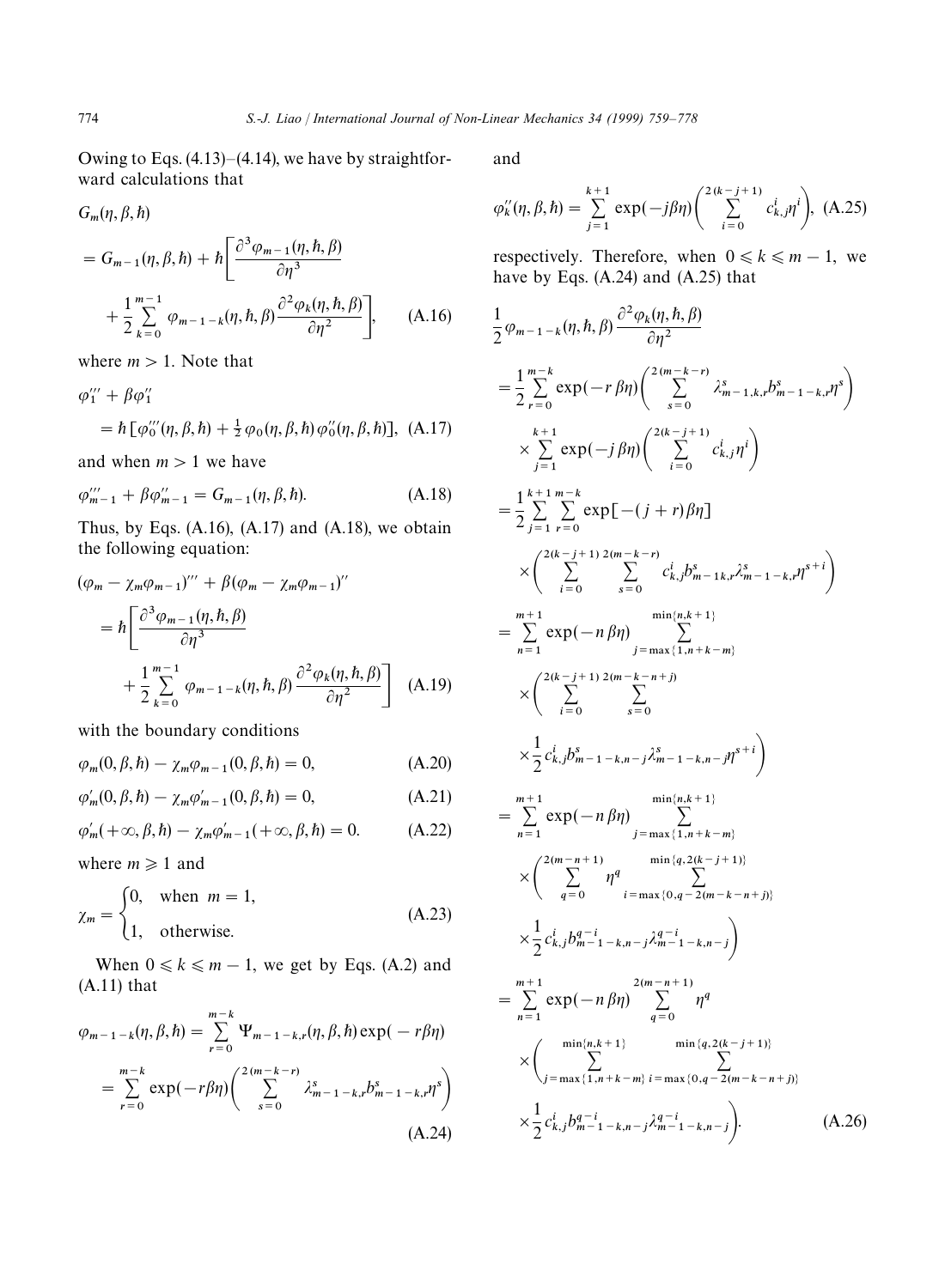Therefore, we have

$$
\frac{1}{2} \sum_{k=0}^{m-1} \varphi_{m-1-k}(\eta, \hbar, \beta) \frac{\partial^2 \varphi_k(\eta, \hbar, \beta)}{\partial \eta^2}
$$
\n
$$
= \exp(-\beta \eta) \sum_{q=0}^{2m-1} \delta_{m,1}^q \eta^q
$$
\n
$$
+ \sum_{n=2}^{m+1} \exp(-n \beta \eta) \left( \sum_{q=0}^{2(m-n+1)} \delta_{m,n}^q \eta^q \right), \qquad (A.27)
$$

where for  $1 \le n \le m + 1, 0 \le q \le 2(m - n + 1)$ ,

$$
\delta_{m,n}^{q} = \frac{1}{2} \sum_{k=0}^{m-1} \sum_{j=J_0}^{J_1} \sum_{i=I_0}^{I_1} c_{k,j}^{i} b_{m-1-k,n-j}^{q-i} \lambda_{m-1-k,n-j}^{q-i},
$$
  
\n
$$
J_0 = \max\{1, n+k-m\}, \quad J_1 = \min\{n, k+1\},
$$
  
\n
$$
I_0 = \max\{0, q-2(m-k-n+j)\},
$$
  
\n
$$
I_1 = \min\{q, 2(k-j+1)\}.
$$
\n(A.28)

Here, we especially point out that  $\delta_{m,1}^{2m} = 0$  for  $m \geq 1$ .

Thus, by Eqs. (A.12) and (A.28), when  $m \ge 1$ ,

$$
\hbar \left[ \varphi_{m-1}'''(\eta, \hbar, \beta) + \frac{1}{2} \sum_{k=0}^{m-1} \varphi_{m-1-k}(\eta, \hbar, \beta) \frac{\partial^2 \varphi_k(\eta, \hbar, \beta)}{\partial \eta^2} \right]
$$
\n
$$
= \sum_{n=1}^{m} \exp(-n \beta \eta) \left( \sum_{q=0}^{2m-1} \hbar d_{m-1,n}^q \eta^q \right)
$$
\n
$$
+ \exp(-\beta \eta) \sum_{q=0}^{2m-1} \hbar \delta_{m,1}^q \eta^q
$$
\n
$$
+ \sum_{n=2}^{m+1} \exp(-n \beta \eta) \left( \sum_{q=0}^{2(m-n+1)} \hbar \delta_{m,n}^q \eta^q \right)
$$
\n
$$
= \exp(-\beta \eta) \sum_{q=0}^{2m-1} \Gamma_{m,1}^q \eta^q
$$
\n
$$
+ \sum_{n=2}^{m+1} \exp(-n \beta \eta) \left( \sum_{q=0}^{2(m-n+1)} \Gamma_{m,n}^q \eta^q \right) \qquad (A.29)
$$

holds, where

$$
\Gamma_{m,1}^q = \hbar (d_{m-1,1}^q + \delta_{m,1}^q), \quad 0 \le q \le 2m - 2, \quad (A.30)
$$

$$
\Gamma_{m,1}^{2m-1} = \hbar \delta_{m,1}^{2m-1},\tag{A.31}
$$

$$
\Gamma_{m,m+1}^{0} = \hbar \delta_{m,m+1}^{0}
$$
 (A.32)

and for  $2 \le n \le m$ ,

$$
\Gamma_{m,n}^{q} = \hbar (d_{m-1,n}^{q} + \delta_{m,n}^{q}), \quad 0 \le q \le 2(m-n),
$$
  
\n
$$
\Gamma_{m,n}^{q} = \hbar \delta_{m,n}^{q}, \quad 2(m-n) + 1 \le q \le 2(m-n) + 2,
$$
  
\n
$$
\Gamma_{m,n}^{q} = 0, \quad \text{otherwise.}
$$
  
\n(A.33)

Thus, Eq. (A.19) can be rewritten in the following form:

$$
(\varphi_m - \chi_m \varphi_{m-1})''' + \beta (\varphi_m - \chi_m \varphi_{m-1})''
$$
  
=  $\exp(-\beta \eta) \sum_{q=0}^{2m-1} \Gamma_{m,1}^q \eta^q$   
+  $\sum_{n=2}^{m+1} \exp(-n\beta \eta) \left( \sum_{q=0}^{2(m-n+1)} \Gamma_{m,n}^q \eta^q \right)$ . (A.34)

In order to solve the above equation, we should at first give solutions of the equation

$$
Y'''(\eta) + \beta Y''(\eta) = \eta^q \exp(-n\beta\eta), \tag{A.35}
$$

where  $n \ge 1$  and  $q \ge 0$  are integers. Here, we mention such a formula, say, for integers  $q \ge 0$  and  $n \geq 1$ , the following holds

$$
\int x^q e^{-n\beta x} dx = -e^{-n\beta x} \sum_{j=0}^q \left(\frac{q!}{j!}\right) \frac{x^j}{(n\beta)^{q-j+1}}, \quad (A.36)
$$

i.e.

$$
\int \left(\frac{x^q}{q!}\right) e^{-n\beta x} dx = -e^{-n\beta x} \sum_{j=0}^q \left(\frac{x^j}{j!}\right) \frac{1}{(n\beta)^{q-j+1}}.
$$

We solve Eq. (A.35) in two different cases of  $n = 1$  and  $n \ge 2$ , respectively.

(1) When  $n = 1$ , Eq. (A.35) becomes

$$
Y''(\eta) = \exp(-\beta \eta) \int \exp(\beta \eta) \eta^q \exp(-\beta \eta) d\eta
$$

$$
= \frac{1}{q+1} \eta^{q+1} \exp(-\beta \eta), \tag{A.37}
$$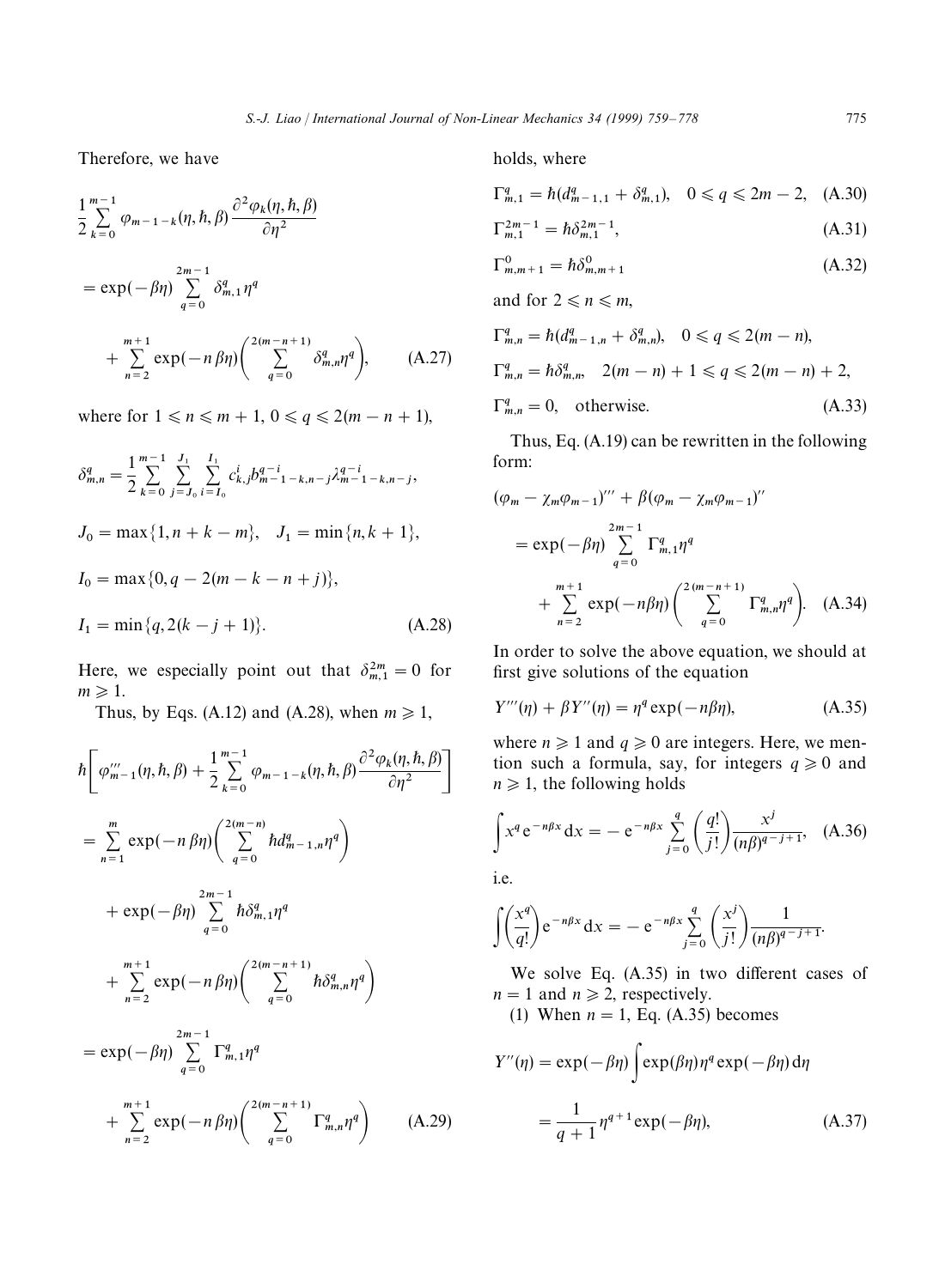which further by Eq. (A.36) gives that

$$
Y'(\eta) = \int \frac{1}{q+1} \eta^{q+1} \exp(-\beta \eta) d\eta
$$
  
= 
$$
-\frac{1}{q+1} \exp(-\beta \eta) \sum_{j=0}^{q+1} \frac{(q+1)!}{j!} \frac{\eta^j}{\beta^{q-j+2}}
$$
  
= 
$$
-\exp(-\beta \eta) \sum_{j=0}^{q+1} \frac{q!}{j!} \frac{\eta^j}{\beta^{q-j+2}}.
$$
 (A.38)

Integrating the above equation, we get

$$
Y(\eta) = -\int \exp(-\beta \eta) \sum_{j=0}^{q+1} \frac{q!}{j!} \frac{\eta^{j}}{\beta^{q-j+2}} d\eta
$$
  
\n
$$
= -\sum_{j=0}^{q+1} \frac{q!}{j!} \frac{1}{\beta^{q-j+2}} \int \eta^{j} \exp(-\beta \eta) d\eta
$$
  
\n
$$
= \sum_{j=0}^{q+1} \frac{q!}{j!} \frac{1}{\beta^{q-j+2}} \exp(-\beta \eta) \sum_{i=0}^{j} \frac{j!}{i!} \frac{\eta^{j}}{\beta^{j-i+1}}
$$
  
\n
$$
= \exp(-\beta \eta) \sum_{j=0}^{q+1} \sum_{i=0}^{j} \frac{q!}{i!} \frac{\eta^{i}}{\beta^{q-i+3}}
$$
  
\n
$$
= \exp(-\beta \eta) \sum_{i=0}^{q+1} \sum_{j=i}^{q+1} \frac{q!}{i!} \frac{\eta^{i}}{\beta^{q-i+3}}
$$
  
\n
$$
= \exp(-\beta \eta) \sum_{i=0}^{q+1} \frac{q!}{i!} \frac{(q-i+2)}{\beta^{q-i+3}} \eta^{i}
$$
  
\n
$$
= \exp(-\beta \eta) \sum_{k=0}^{q+1} \mu_{1,k}^{q} \eta^{k}, \qquad (A.39)
$$

where

$$
\mu_{1,k}^q = \frac{q!}{k!} \frac{(q-k+2)}{\beta^{q-k+3}}, \quad 0 \le k \le q+1, \ q \ge 0.
$$
\n(A.40)

\n(2) When  $n \ge 2$  by Eq. (A.36), (A.35) becomes

$$
Y''(\eta) = \exp(-\beta \eta) \int \exp(\beta \eta) \eta^q \exp(-n\beta \eta) d\eta
$$
  
=  $\exp(-\beta \eta) \int \eta^q \exp[-(n-1)\beta \eta] d\eta$   
=  $-\exp(-n\beta \eta) \sum_{j=0}^q \frac{q!}{j!} \frac{\eta^j}{[(n-1)\beta]^{q-j+1}},$  (A.41)

which further gives

$$
Y'(\eta) = -\sum_{j=0}^{q} \frac{q!}{j!} \frac{1}{[(n-1)\beta]^{q-j+1}}
$$
  
\n
$$
\times \int \eta^{j} \exp(-n\beta\eta) d\eta
$$
  
\n
$$
= \sum_{j=0}^{q} \frac{q!}{j!} \frac{1}{[(n-1)\beta]^{q-j+1}} \exp(-n\beta\eta)
$$
  
\n
$$
\times \sum_{i=0}^{j} \frac{j!}{i!} \frac{\eta^{i}}{(n\beta)^{j-i+1}}
$$
  
\n
$$
= \exp(-n\beta\eta)
$$
  
\n
$$
\times \sum_{j=0}^{q} \sum_{i=0}^{j} \frac{q!}{i!} \frac{1}{[(n-1)\beta]^{q-j+1}} \frac{\eta^{i}}{(n\beta)^{j-i+1}}.
$$
  
\n(A.42)

Integrating the above equation, we get

$$
Y(\eta) = \sum_{j=0}^{q} \sum_{i=0}^{J} \frac{q!}{i!} \frac{1}{[(n-1)\beta]^{q-j+1}} \frac{1}{(n\beta)^{j-i+1}}
$$
  
\n
$$
\times \int \eta^{i} \exp(-n\beta\eta) d\eta
$$
  
\n
$$
= -\exp(-n\beta\eta) \sum_{j=0}^{q} \sum_{i=0}^{j} \frac{q!}{i!} \frac{1}{[(n-1)\beta]^{q-j+1}}
$$
  
\n
$$
\times \frac{1}{(n\beta)^{j-i+1}} \sum_{k=0}^{i} \frac{i!}{k!} \frac{\eta^{k}}{(n\beta)^{i-k+1}}
$$
  
\n
$$
= -\exp(-n\beta\eta) \sum_{j=0}^{q} \sum_{i=0}^{j} \sum_{k=0}^{i} \frac{q!}{k!} \frac{1}{[(n-1)\beta]^{q-j+1}}
$$
  
\n
$$
\times \frac{\eta^{k}}{(n\beta)^{j-k+2}}
$$
  
\n
$$
= -\exp(-n\beta\eta) \sum_{j=0}^{q} \sum_{k=0}^{j} \sum_{i=k}^{j} \frac{q!}{k!} \frac{1}{[(n-1)\beta]^{q-j+1}}
$$
  
\n
$$
\times \frac{\eta^{k}}{(n\beta)^{j-k+2}}
$$
  
\n
$$
= -\exp(-n\beta\eta) \sum_{j=0}^{q} \sum_{k=0}^{j} \frac{q!}{k!} \frac{(j-k+1)}{[(n-1)\beta]^{q-j+1}}
$$
  
\n
$$
\times \frac{\eta^{k}}{(n\beta)^{j-k+2}}
$$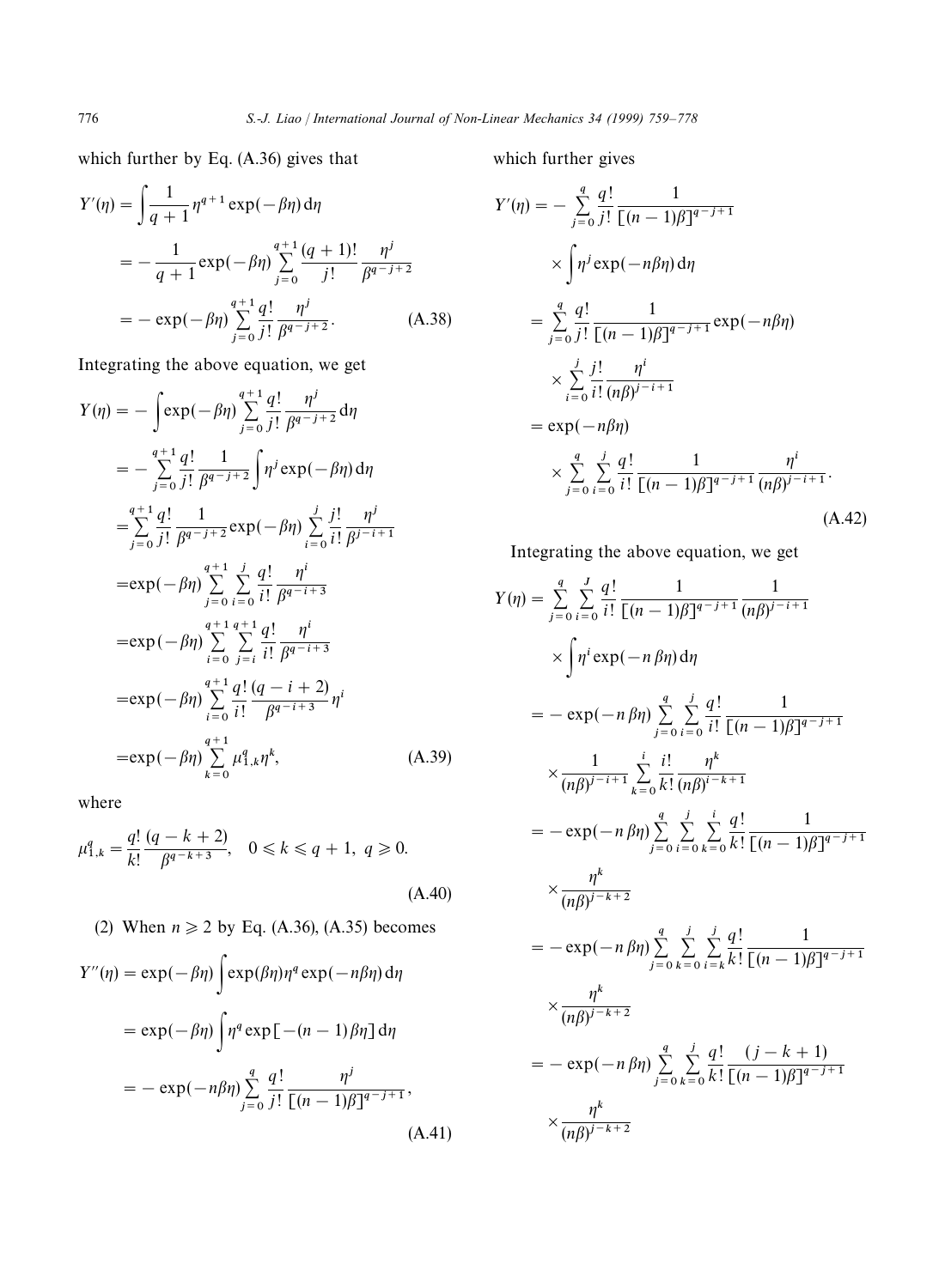$$
= -\exp(-n \beta \eta) \sum_{k=0}^{q} \sum_{j=k}^{j} \frac{q!}{k!} \frac{(j-k+1)}{[(n-1)\beta]^{q-j+1}}
$$
  

$$
\times \frac{\eta^{k}}{(n\beta)^{j-k+2}}
$$
  

$$
= -\exp(-n \beta \eta) \sum_{k=0}^{q} \mu_{n,k}^{q} \eta^{k}, \qquad (A.43)
$$

 $k=0$ 

where

$$
\mu_{n,k}^q = \frac{q!}{k!} \sum_{j=k}^q \frac{(j-k+1)}{[(n-1)\beta]^{q-j+1}} \frac{1}{(n\beta)^{j-k+2}}
$$
  
= 
$$
\frac{q!}{k!} \frac{1}{(n-1)^{q-k+1}\beta^{q-k+3}} \left\{ 1 - \left( 1 - \frac{1}{n} \right)^{q-k+1} \times \left[ (q-k+2) - (q-k+1) \left( 1 - \frac{1}{n} \right) \right] \right\}.
$$
  
(A.44)

for  $0 \le k \le q$ ,  $n \ge 2$ ,  $q \ge 0$ .

Note that the solution of Eq. (A.34) is equal to the superposition of solutions of Eq. (A.35). Thus, by Eqs. (A.39) and (A.43), we obtain a special solution of Eq. (A.34) such that

$$
(\varphi_{m} - \chi_{m}\varphi_{m-1})
$$
  
\n
$$
= \exp(-\beta\eta) \sum_{q=0}^{2m-1} \Gamma_{m,1}^{q} \sum_{k=0}^{q+1} \mu_{1,k}^{q} \eta^{k}
$$
  
\n
$$
- \sum_{n=2}^{m+1} \exp(-n\beta\eta) \left( \sum_{q=0}^{2(m-n+1)} \Gamma_{m,n}^{q} \sum_{k=0}^{q} \mu_{n,k}^{q} \eta^{k} \right)
$$
  
\n
$$
= \exp(-\beta\eta) \left[ \sum_{q=0}^{2m-1} \Gamma_{m,1}^{q} \mu_{1,0}^{q} + \sum_{k=1}^{2m} \eta^{k} \left( \sum_{q=k-1}^{2m-1} \Gamma_{m,1}^{q} \mu_{1,k}^{q} \right) \right]
$$
  
\n
$$
- \sum_{n=2}^{m+1} \exp(-n\beta\eta)
$$
  
\n
$$
\times \left[ \sum_{k=0}^{2(m-n+1)} \eta^{k} \left( \sum_{q=k}^{2(m-n+1)} \Gamma_{m,n}^{q} \mu_{n,k}^{q} \right) \right]
$$
(A.45)

Therefore, the general solution of Eq. (A.19) is

$$
(\varphi_m - \chi_m \varphi_{m-1})
$$
  
=  $\exp(-\beta \eta) \Bigg[ \sum_{q=0}^{2m-1} \Gamma_{m,1}^q \mu_{1,0}^q$   
+  $\sum_{k=1}^{2m} \eta^k \Bigg( \sum_{q=k-1}^{2m-1} \Gamma_{m,1}^q \mu_{1,k}^q \Bigg) \Bigg] - \sum_{n=2}^{m+1} \exp(-n\beta \eta)$   
 $\times \Bigg[ \sum_{k=0}^{2(m-n+1)} \eta^k \Bigg( \sum_{q=k}^{2(m-n+1)} \Gamma_{m,n}^q \mu_{n,k}^q \Bigg) \Bigg]$   
+  $C_1^m \exp(-\beta \eta)$   
+  $C_2^m \eta + C_3^m$ . (A.46)

Using the boundary conditions (A.20), (A.21) and  $(A.22)$ , we have

$$
C_1^m = \sum_{q=0}^{2m-1} \Gamma_{m,1}^q (\beta^{-1} \mu_{1,1}^q - \mu_{1,0}^q)
$$
  
+ 
$$
\sum_{n=2}^{m+1} \left[ n \Gamma_{m,n}^0 \mu_{n,0}^0 - \beta^{-1} \mu_{n,1}^q \right]
$$
  
+ 
$$
\sum_{q=1}^{2(m-n+1)} \Gamma_{m,n}^q (n \mu_{n,0}^q - \beta^{-1} \mu_{n,1}^q), \qquad (A.47)
$$
  

$$
C_2^m = 0, \qquad (A.48)
$$

$$
C_2^m=0,
$$

$$
C_3^m = -C_1^m - \sum_{q=0}^{2m-1} \Gamma_{m,1}^q \mu_{1,0}^q + \sum_{n=2}^{m+1} \sum_{q=0}^{2(m-n+1)} \Gamma_{m,n}^q \mu_{n,0}^q
$$
  
= 
$$
- \sum_{q=0}^{2m-1} \beta^{-1} \Gamma_{m,1}^q \mu_{1,1}^q - \sum_{n=2}^{m+1} \left[ (n-1) \Gamma_{m,n}^0 \mu_{n,0}^0 + \sum_{q=1}^{2(m-n+1)} \Gamma_{m,n}^q (n \mu_{n,0}^q - \mu_{n,0}^q - \beta^{-1} \mu_{n,1}^q) \right].
$$
  
(A.49)

Therefore,  $\varphi_m(\eta, \beta, \hbar)$  has the same structure as Eq. (4.15), and the related coefficients  $b_{m,n}^k$  are as follows:

$$
b_{m,0}^{0} = \chi_m b_{m-1,0}^{0} - \beta^{-1} \sum_{q=0}^{2m-1} \Gamma_{m,1}^{q} \mu_{1,1}^{q}
$$
  

$$
- \sum_{n=2}^{m+1} \left[ (n-1) \Gamma_{m,n}^{0} \mu_{n,0}^{0} + \sum_{q=1}^{2(m-n+1)} \Gamma_{m,n}^{q} (n \mu_{n,0}^{q} - \mu_{n,0}^{q} - \beta^{-1} \mu_{n,1}^{q}) \right],
$$
  
(A.50)